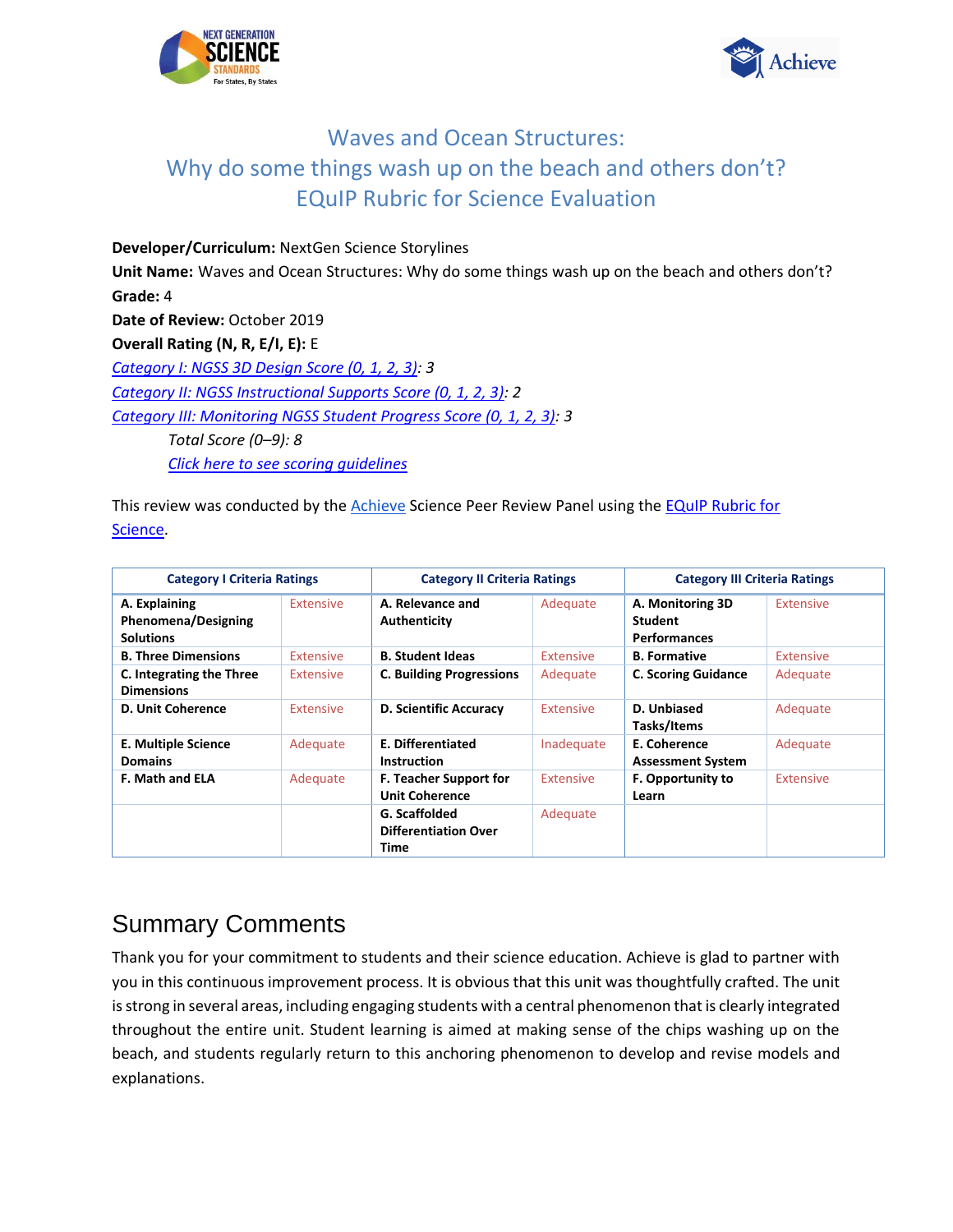Students also routinely engage in elements of the Science and Engineering Practices (SEPs) with emphasis on Developing and Using Models, Planning and Carrying Out Investigations and Constructing Explanations. The unit has multiple examples of three-dimensional learning activities with a wide variety of interconnected lessons in order for students to explain the phenomenon. The lesson sequence creates a coherent learning experience for students and all of the learning is in service to the Disciplinary Core Ideas (DCIs) targeted in the unit.

In addition, there is an effective use of scientifically-accurate articles, data tables, and graphs, which students utilize to make sense of the chips on the beach phenomenon. Many opportunities are provided for students to share their thinking and to give and receive feedback, and to reflect on their learning and progress. The unit materials also include a comprehensive teacher guide, which lays out the rationale for the strategies that are embedded within the unit, as well as the full set of student materials and a detailed unit plan with some supports for teachers to assist struggling students to make connections to ELA-Literacy, Mathematics, and Social Studies.

The unit will be a very promising example of a high quality, NGSS-designed unit with a few key revisions. During revisions, the reviewers recommend paying close attention to providing better support for the differentiation of learning for high-achieving students, to incorporating more detailed procedures for providing teacher feedback, and to supporting the students to utilize the feedback to make revisions to their models and explanations. All of these changes would strengthen the unit.

Also consider providing more opportunities for students to directly experience and explain the targeted Earth Science DCI by expanding the focus of Lesson Set 2. While this is a partially-addressed DCI, students could have a much better understanding of the connections between the Physical Science and Earth Science domains if they are given more time to explore maps displaying different water and land features of the Earth.

Note that in the feedback below, black text is used for either neutral comments or evidence the criterion was met and purple text is used as evidence that the criterion was not met.

## **Category I. NGSS 3D Design**

#### Score: 3

*3: At least adequate evidence for all of the unit criteria in the category; extensive evidence for criteria A–C 2: At least some evidence for all unit criteria in Category I (A–F); adequate evidence for criteria A–C 1: Adequate evidence for some criteria in Category I, but inadequate/no evidence for at least one criterion A–C 0: Inadequate (or no) evidence to meet any criteria in Category I (A–F)*

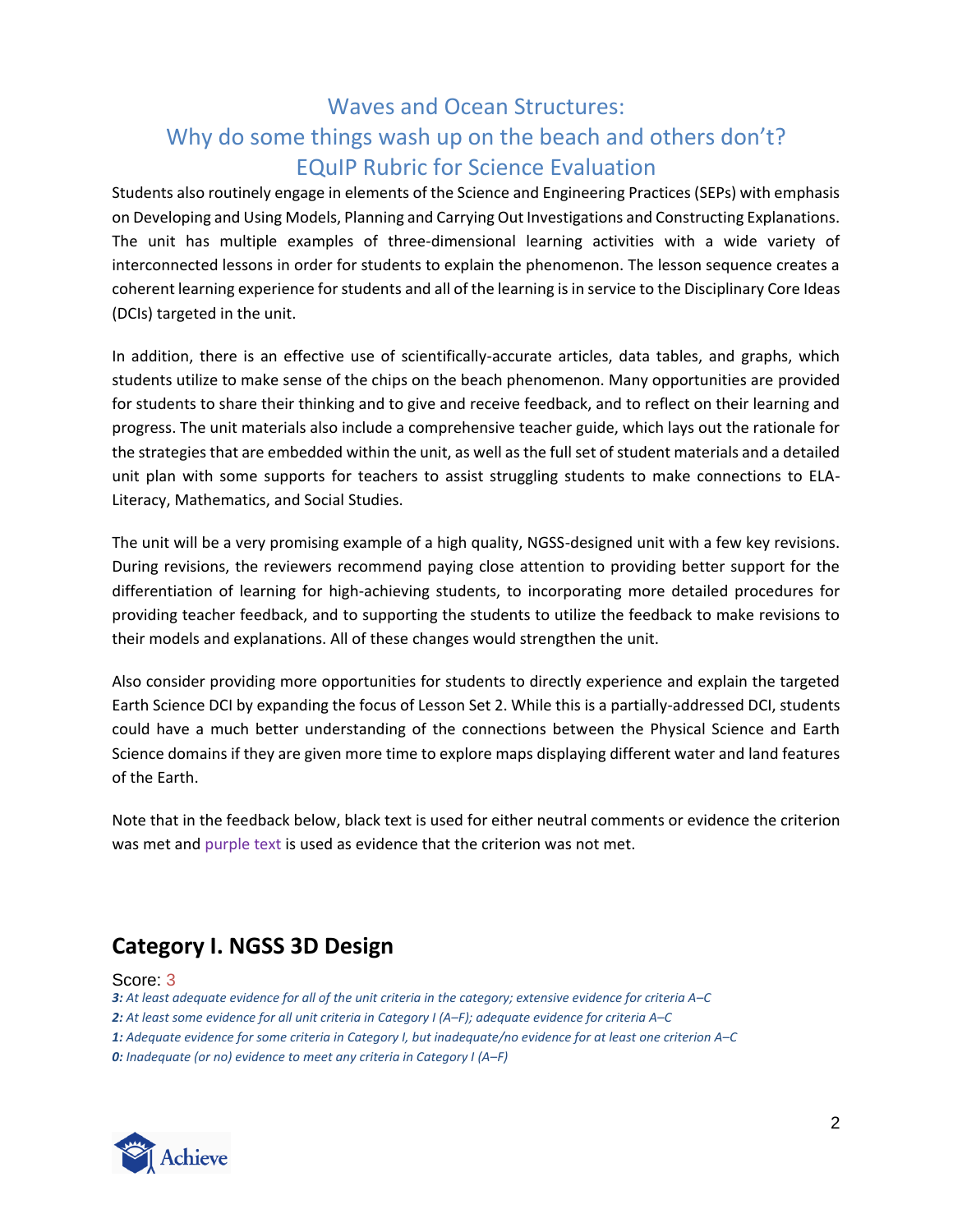### **Rating for Criterion I.A Explaining Phenomena/Designing Solutions: Extensive** *(None, Inadequate, Adequate, Extensive)*

The reviewers found extensive evidence that learning is driven by students making sense of phenomena or designing solutions to a problem because students engage in a series of lessons in order to make sense of the anchoring phenomenon: thousands of bags of chips washed up on a beach.

In doing so, they also explore a number of lesson-level driving questions related to phenomena such as:

- What caused all those chips to get on the shore?
- Where did the chips come from?
- What was happening in the ocean when the container was lost?
- How can we make and describe different sizes of waves?
- How do different-looking waves move a floating object?
- How does the ship's location during the storm compare to other areas of the ocean?
- Does a slanted ocean floor change how waves move an object?

The anchoring phenomenon is rich enough to drive the learning throughout the unit and elicit a range of investigable questions related to phenomena over the course of the unit. Students regularly return to the phenomenon to add layers of explanation based on learning, or regularly build on what they have learned from smaller phenomena or problems to explain a broader science topic.

Student learning is focused on supporting students to better make sense of the phenomenon. For example:

- Lesson 2 Analysis and Interpretation of Maps 1: Students analyze and interpret data from maps to decide if ocean currents or wind might have pushed the container.
- Lesson 3 Wave Bin Investigation 1: Students use clear wave bins and a controlled paddle motion to make waves in water. They make observations about how their paddle speed and distance change the size of the waves, and they draw models of how those waves look.
- Lesson 4 Wave Bin Investigation 2: Students use the wave bins and the same variety of paddle movements as in the previous lesson to make waves with different amplitudes and wavelengths, but they add a floating object to represent the container or chip bag. They observe and record how the waves move that object (or not).
- Lesson 6 Wave Bin Investigation 3: Students modify their wave tubs to be more like the structure of the ocean floor near the beach (slanted up toward the beach). They conduct an investigation similar to what they did two lessons ago to see how this change to the floor affects structure of water waves passing over it, and how those waves affect the motion of objects floating on the surface of the water.

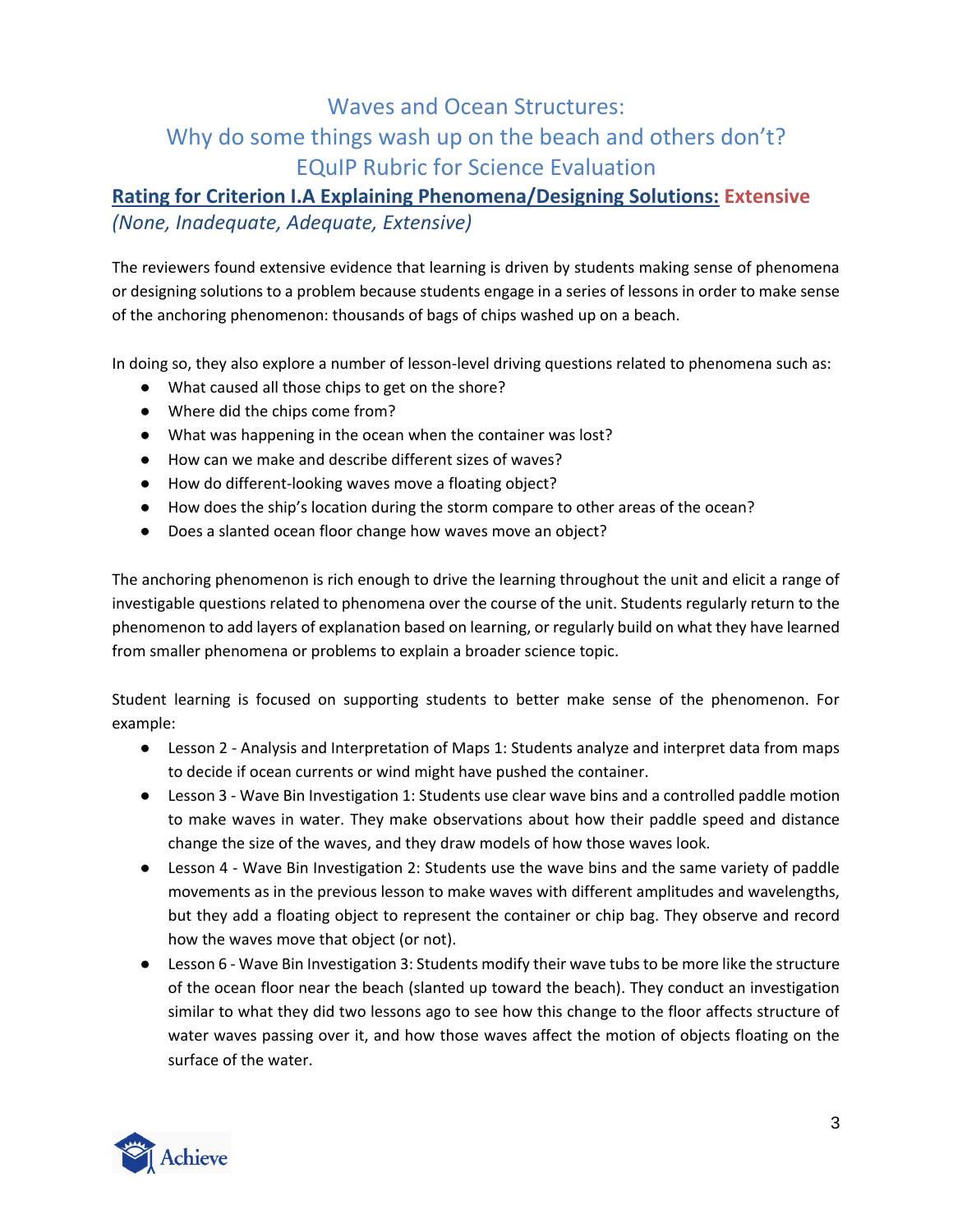Students regularly return to the anchor phenomenon to add layers of explanation based on learning, or regularly build on what they have learned from smaller phenomena to explain a broader science topic. For example:

- Lesson 1: Students develop own initial model by drawing a first draft representation of what they think caused the container of chips to fall in the water off the boat and how the chips ended up on the beach. They then compare their models with others and develop a Class Consensus Model, which combines an overall class interpretation of what happened in this phenomenon. Students return to this class model throughout the unit to update their understanding of the phenomenon (Lesson 2, Lesson 5, Lesson 6, and Lesson 7).
- Lesson 2 Students create own chart (Model Tracker) in their science notebooks to record what they figured out from this lesson (and add to it as the unit continues). Students return to this chart at the end of every lesson to help them recognize what they learned and what investigations/phenomena they will need to make sense of in the next lesson to better understand the anchor phenomenon (Lessons 3*–*7).
- Lesson 2 Students create a class Scientific Principles Poster where as a class they will record what they know to be true based on the findings/investigations they have done in class. They return to this chart in Lessons 6 and 7 to reinforce the scientific principles they have discovered during investigations in Lessons 3*–*5.
- Lesson 1 Students create a class Questions and Investigations T-Chart to display their questions and ideas that they would like to investigate in class in order to explain the phenomenon. This chart is continuously returned to throughout the unit as the students build their understanding of the phenomenon (Lessons 2*–*7).

All of the student learning across the three dimensions targeted by the unit is in service of students making sense of phenomena or designing solutions to a problem. In several lessons, students investigate the underlying scientific concept (DCI: 4.PS4.A) through reasoning about the evidence they observe during investigations (SEP). As students analyze and interpret data (SEP), they are continuously revisiting elements of the crosscutting concepts (CCC) of patterns as well as cause and effect. For example:

- Lessons 2 and 5 Students analyze and interpret data gathered from maps to better understand how the chips could have gotten washed up on the beach.
- Lessons 3, 4, and 6 Students plan and conduct investigations to better understand the mechanics behind wave motion and how waves move objects.
- Lessons 2*–*6 Students observe the causes and effects of wave motions and record patterns observed in data analysis of investigations and research related to the anchor phenomenon.

Student questions or prior experiences with the phenomena create a need for the students to engage throughout the materials. Materials provide structured support for teachers to draw out these connections from students and use these connections to motivate student learning. For example:

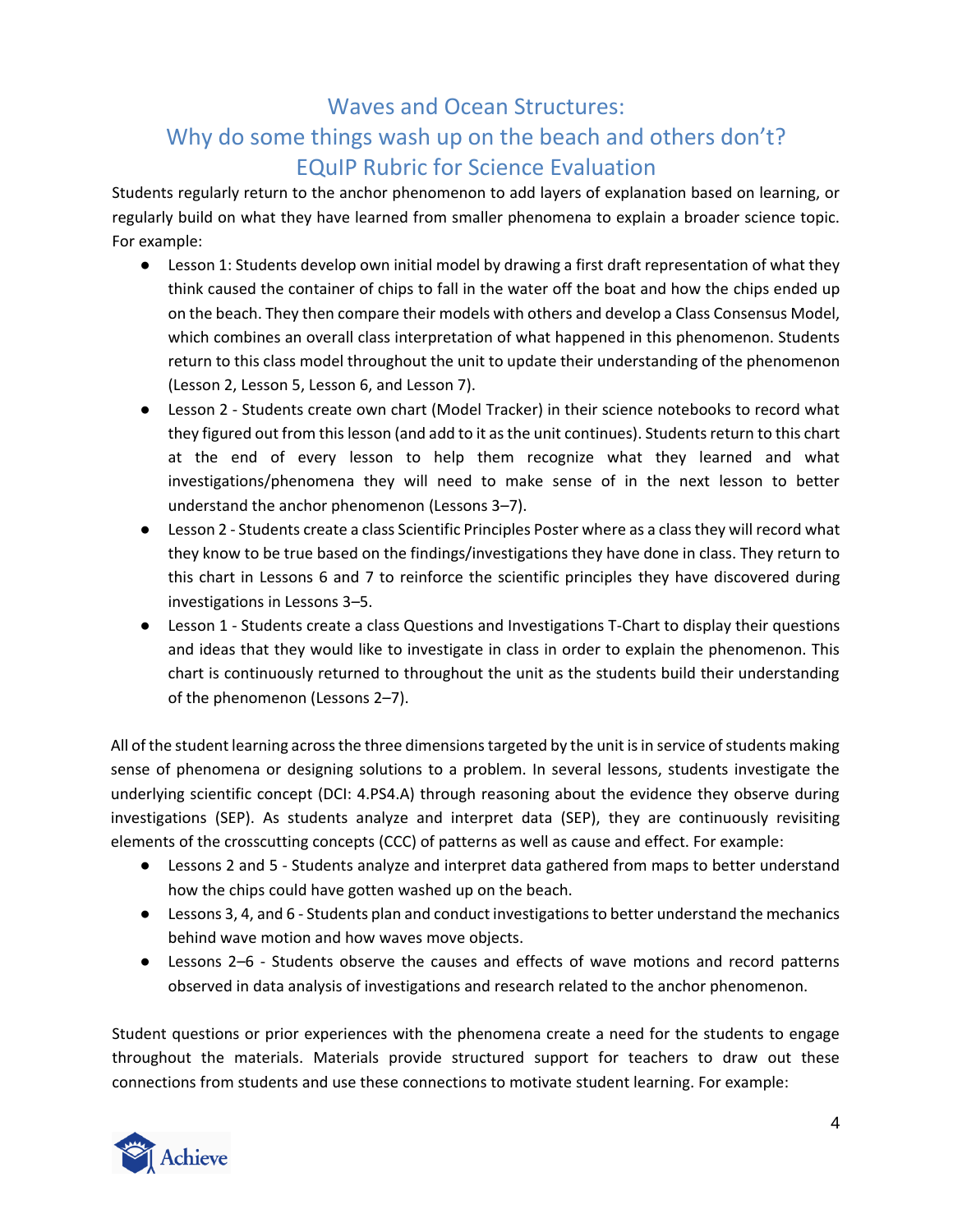- Lesson 1 Students create a Notice and Wonder chart to record their initial ideas about the phenomenon. These ideas help students work through their thinking about what happened to cause the phenomenon to occur and they help students contribute to an anchor chart containing the possible causes of the phenomenon and what they are wondering about the phenomenon.
- Lesson 1 Students create a Related Phenomena chart where they record examples of when they've seen other items in the water move (or end up on the beach/shore) for any of the reasons they've discussed in class. They return to this chart in Lesson 4 in which students further investigate waves, specifically when waves move objects.
- Lesson 1 Students develop a Driving Question Board based on their Notice and Wonder chart and their Related Phenomena chart. They frequently revisit the questions to connect what students now know and the ideas that still need to be figured out. This helps students drive the learning and remain motivated throughout the unit.
- The anchoring phenomenon is revisited throughout the unit and the learning in each lesson is in service to the phenomenon. Starting at Lesson 2, the conclusion of each lesson features students using the Progress Tracker to record what they investigated and how it contributed to their understanding of the phenomenon.

Suggestions for Improvement

None

**I.B. Three Dimensions**: Builds understanding of multiple grade-appropriate elements of the science and engineering practices (SEPs), disciplinary core ideas (DCIs), and crosscutting concepts (CCCs) that are deliberately selected to aid student sense-making of phenomena and/or designing of solutions. Provides opportunities to *develop and use* specific elements of the SEP(s). Provides opportunities to *develop and use* specific elements of the DCI(s). Provides opportunities to *develop and use* specific elements of the CCC(s).

### **Rating for Criterion I.B. Three Dimensions: Extensive** *(None, Inadequate, Adequate, Extensive)*

The reviewers found extensive evidence that the materials give students opportunities to build understanding of grade-appropriate elements of the three dimensions because there are multiple examples in which students are engaging in elements of the SEPs and the CCCs in order to understand the Disciplinary Core Ideas and apply the DCIs to the anchoring phenomenon. The following is a list of evidence to support the reviewers' rationale:

### *Science and Engineering Practices (SEPs): Extensive*

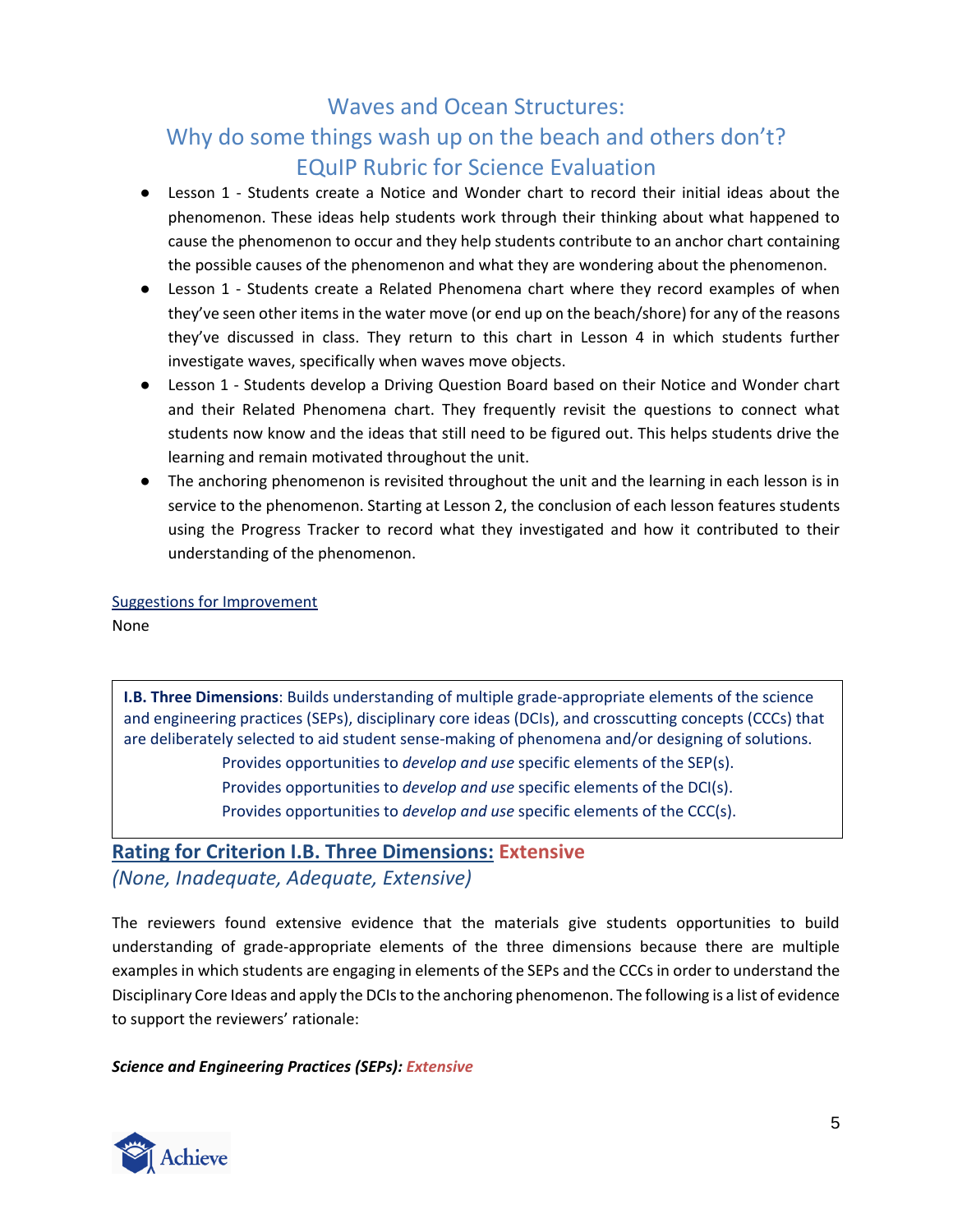The reviewers found extensive evidence that the materials provide opportunities to develop and use specific elements of the SEPs. Students progressively engage in elements of the practices of **Asking Questions and Defining Problems**, **Developing and Using Models**, as well as **Analyzing and Interpreting Data** at a deeper level as the lessons progress. An element of the practice of **Planning and Carrying Out Investigations** is also present with evidence of student choice. In addition, elements of the practices of **Constructing Explanations** as well as **Obtaining, Evaluating, and Communicating Information** are present in some lessons. All of the activities are at a grade-appropriate level for a fourth-grade student and aid in student sense-making of the anchoring phenomenon. Below are several examples:

#### **Asking Questions and Defining Problems**

- *Ask questions that can be investigated and predict reasonable outcomes based on patterns such as cause and effect relationships.*
	- Lesson 1 Students record their questions about the observed phenomenon and other related phenomena. Students analyze their questions to determine which can be investigated in the classroom. Students group similar questions and determine a question that connects all the questions to create the Driving Question Board for the unit.
	- Lesson 3 Students ask questions about motions needed in order to make different types of waves; this is further explored by additional student-created questions in Lesson 4, in which students investigate the types of waves needed to move an object.

### **Developing and Using Models**

- *Develop and/or use models to describe and/or predict phenomena.*
	- Lesson 1 Students create initial models of the phenomenon and then create a Class Consensus Model of the phenomenon that is changed throughout the unit with their learning.
- *Collaboratively develop and/or revise a model based on evidence that shows the relationships among variables for frequent and regular occurring events.*
	- Lessons 2*–*6: Students continually revise the Class Consensus Model (additional labels, arrows, explanations) throughout the unit as they gather more information about the phenomenon.
	- Lessons 2*–*6: Students use Progress Tracker to record their understandings of the phenomenon throughout the unit.
	- Lessons 3*–*4 Students develop a model of wavelength and amplitude that includes verbal descriptions of the patterns students found in wave motion.

### **Planning and Carrying Out Investigations**

● *Plan and conduct an investigation collaboratively to produce data to serve as the basis for evidence, using fair tests in which variables are controlled and the number of trials considered.*

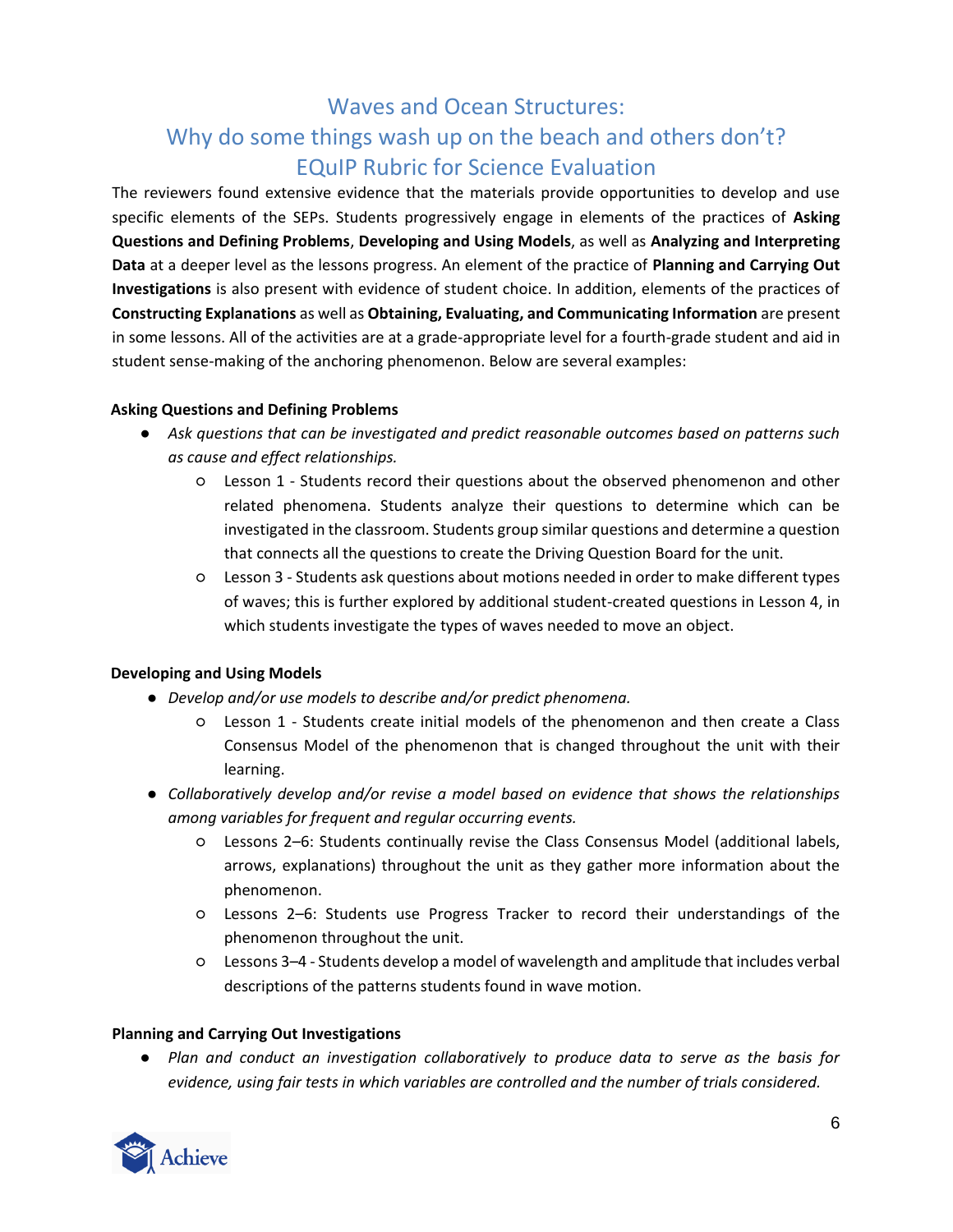# Why do some things wash up on the beach and others don't? EQuIP Rubric for Science Evaluation

- In Lessons 2*–*3, students are encouraged to choose a question they would like to explore from the Driving Questions Board. Students are given time to brainstorm ways they could investigate waves in the classroom. They discuss what materials are needed, jobs, trial numbers and ways to record their data. Student Handouts 2.2, 2.3 and 2.4 help students organize their thoughts to develop a plan in order to conduct their investigation on making waves. While the experiment variables are discussed (the height of the water, the amount of force needed to use the paddle) there isn't a direct classification of what parts of the experiment are controlled.
- Lesson 4 Students review the previous lesson on how to make different waves and then focus on planning an investigation in which they must move an object making different waves. Students are reminded of ways to conduct fair tests, any tips from the previous lessons, and proper group expectations. Student Handouts 4.1 and 4.2 help students organize their thoughts and develop a plan in order to conduct their investigation on making different types of waves in order to move an object.
- *Make observations and/or measurements to produce data to serve as the basis for evidence for an explanation of a phenomenon or test a design solution.*
	- Lesson 6 Students make observations based on their slanted "ocean" floor investigation to produce data in order to explain their understanding of how the slanted floor changes the shape of the wave, which then causes the object to be pushed in the direction in which the wave is moving. They record their drawings and descriptions on Student Handout 6.1.

### **Analyzing and Interpreting Data**

- *Analyze and interpret data to make sense of phenomena, using logical reasoning, mathematics, and/or computation.*
	- Lesson 2 Students analyze and interpret map data to make connections to the pattern of events already established about how, where, and when the cargo ship lost its container(s). Students can record their understandings on Student Handout 2.2.
	- Lesson 5 Students' Notice and Wonder responses help them identify the pattern of colors that show ocean depths and explain that most ships travel closer to the coast than farther out in the ocean. Students apply the patterns of "darker color shows deeper water" and "the ocean becomes shallower along the shoreline." However, while the Supporting Students in Making Connections to Math (L) has some suggestions about assisting students in understanding the graph on slide 24, adequate support is not currently given to ensure that students would accurately interpret the data being present in the graph and how it relates back to the phenomenon."

#### **Constructing Explanations and Designing Solutions**

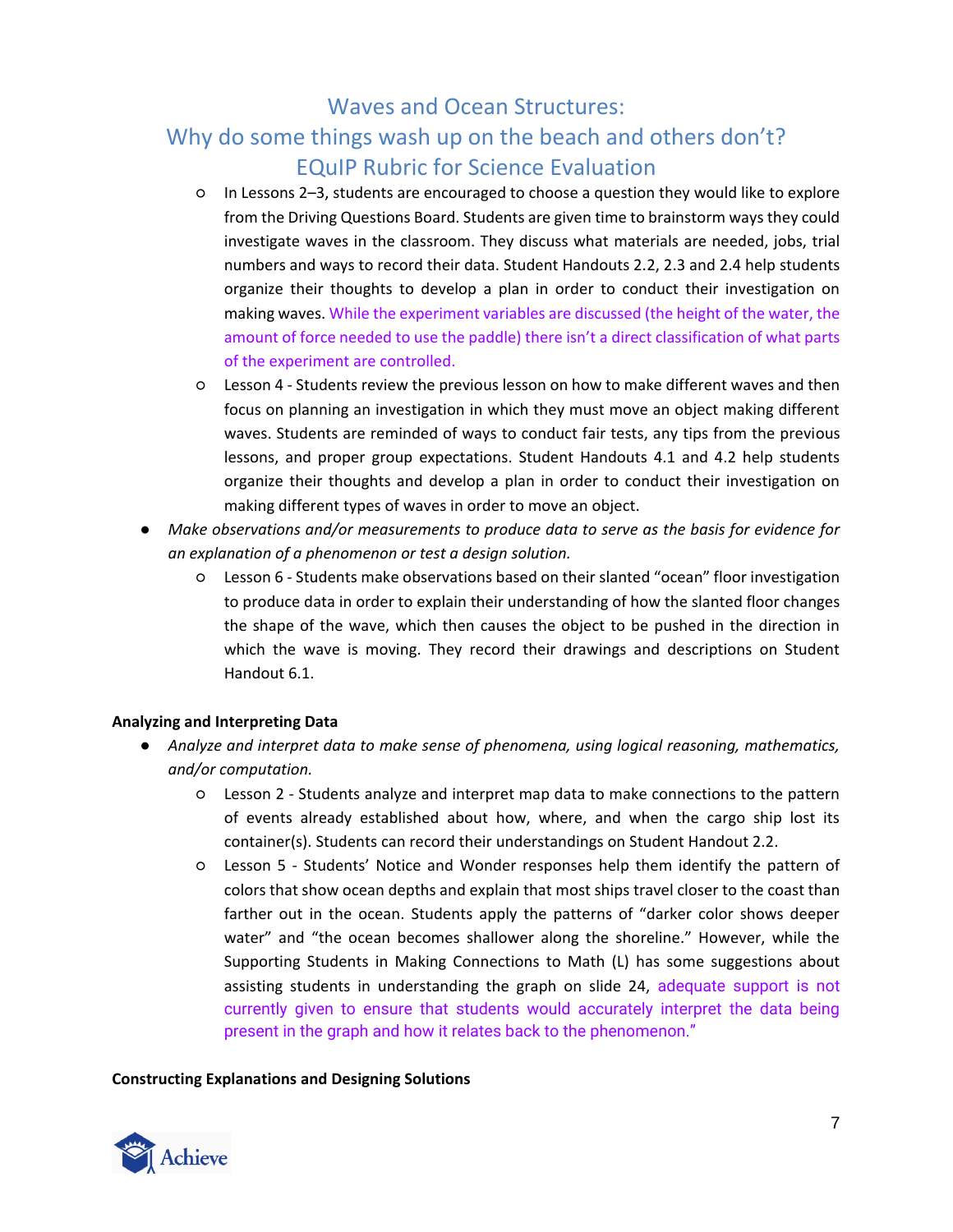- *Use evidence (e.g., measurements, observations, patterns) to construct or support an explanation or design a solution to a problem.*
	- Lesson 7 Students use the observational data they collected during investigations in addition to the patterns they found in the characteristics of waves in order to explain their understanding of how the structure of the ocean floor can cause waves to move a floating object differently.

### **Obtaining, Evaluating, and Communicating Information**

- *Read and comprehend grade appropriate complex texts and/or other reliable media to summarize and obtain scientific and technical ideas and describe how they are supported by evidence.*
	- Lesson 1 Students read a grade-appropriate news article explaining what happened to the chips. Students are also guided through the Close Read process and can annotate the text on Student Handout 1.1. The students use the information from the text in order to make sense of where the chips came from.
	- Lesson 2 Students read an additional grade-appropriate news article that gives more information about what happened to the ship carrying the container of chips (where it was leaving from, where it was going, the company who owns the ship, the weather conditions at the time). Students use the Close Read process again independently to annotate the text on Student Handout 2.1. A discussion is started by the teacher asking what information was learned through reading this article that is important. Students are asked by the teacher to supply evidence to support their answers.

### *Disciplinary Core Ideas (DCIs): Adequate*

The reviewers found adequate evidence that the materials provide opportunities to develop and use specific elements of the DCIs because of the many opportunities for students to develop and use elements of the DCIs in both physical science and Earth and space science that are embedded throughout this unit. The activities are at a grade-appropriate level for a Grade 4 student and aid in sense-making of the anchoring phenomenon. Student understanding of the DCIs is deepened as the lessons progress, connecting prior ideas to new ideas through each activity.

Examples of evidence related to student use and building of the DCI elements include:

**PS4.A: Wave Properties**

- *Waves, which are regular patterns of motion, can be made in water by disturbing the surface. When waves move across the surface of deep water, the water goes up and down in place; there is no net motion in the direction of the wave except when the water meets a beach.*
	- Lesson 2 Students design and carry out a test using bowls of water to explore how waves are formed (as a possible cause of the container washing ashore). They use their results

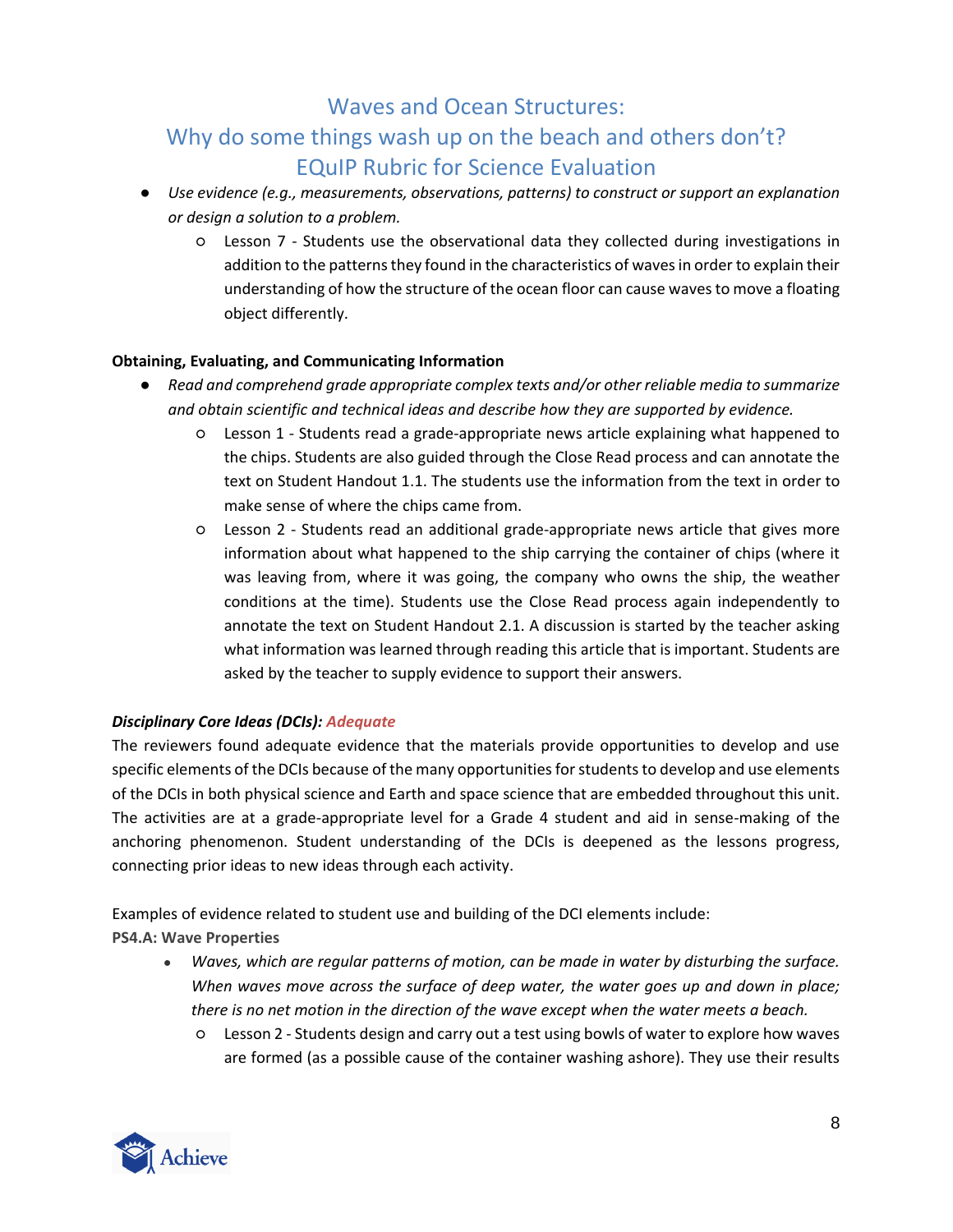# Why do some things wash up on the beach and others don't? EQuIP Rubric for Science Evaluation

to plan a revised investigation to better visualize the structure and motion of water waves.

- Lesson 3 Students use clear "wave bins" and a controlled paddle motion to make waves in water. They make observations about how their paddle speed and distance change the size of the waves, and they draw models of how those waves look.
- Lesson 6 Students modify their wave tubs to be more like the structure of the ocean floor near the beach (slanted up toward the beach). They conduct an investigation similar to what they did in Lesson 4 to see how this change to the floor affects structure of water waves passing over it, and how those waves affect the motion of objects floating on the surface of the water.
- *Waves of the same type can differ in amplitude (height of the wave) and wavelength (spacing between wave peaks).*
	- Lesson 3 After students use clear "wave bins" and a controlled paddle motion to make waves in water, they describe the characteristics of those waves (wavelength and amplitude) and use these characteristics to compare different wave patterns.
	- Lesson 4 Students use the wave bins and the same variety of paddle movements as in the previous lesson to make waves with different amplitudes and wavelengths, but they add a floating object to represent the container or chip bag. They observe and record how the waves move that object (or not).

### **ESS2.B: Plate Tectonics and Large-Scale System Interactions**

- *The locations of mountain ranges, deep ocean trenches, ocean floor structures, earthquakes, and volcanoes occur in patterns. Most earthquakes and volcanoes occur in bands that are often along the boundaries between continents and oceans. Major mountain chains form inside continents or near their edges. Maps can help locate the different land and water features areas of Earth.*
	- Lesson 2 Students are given maps of the geography of the U.S. east coast, ocean currents, and a nor'easter wind pattern. Then they analyze and interpret data from maps to decide if ocean currents or wind might have pushed the container. With teacher assistance, students use these maps to explain relationships between the locations of places.
	- Although the Supporting Students in Making Connections to Social Studies (F) suggests the teacher use the positioning of the map to identify directions, and use the map scale to estimate distances to assist the students in better making sense of this portion of the lesson, it is not clear that this concept is explored in enough detail for students to use the maps to explain the relationships between the locations of places.
	- Lesson 5 Students analyze real-time maps of cargo ship routes and maps showing elevation of the ocean floor (bathymetry charts) in different locations off the Atlantic

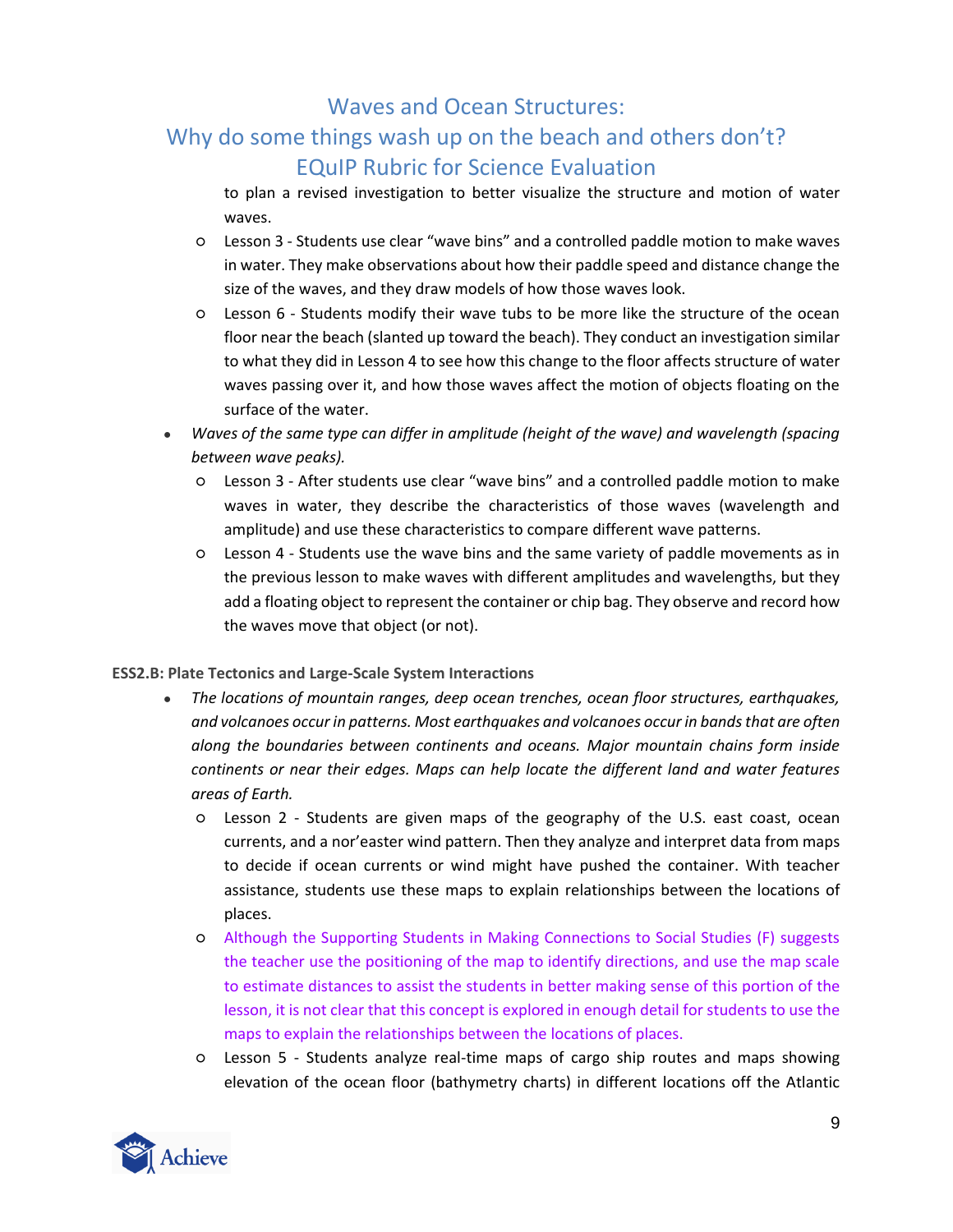# Why do some things wash up on the beach and others don't? EQuIP Rubric for Science Evaluation

coast to figure out how the structure of the ocean floor there compares to that of their wave bins.

○ While the unit overview states that this DCI is only partially addressed, it is not clear that this concept is explored with enough detail for students to explain how the structure of the ocean floor there compares to that of the wave bins. Students are asked to answer these questions, but the lesson materials do not provide enough detail on how students learned about these concepts.

#### *Crosscutting Concepts (CCCs): Extensive*

The reviewers found extensive evidence that students have the opportunity to use or develop the CCCs in this unit because there is a sufficient number of Crosscutting Concept elements that are addressed and a match between most of the CCCs claimed and the evidence of students using or developing those CCCs at the appropriate element level. All the activities are at the grade-appropriate level for a Grade 4 student and aid in student sense-making of the anchoring phenomenon.

#### **Patterns**

- *Similarities and differences in patterns can be used to sort, classify, and analyze simple rates of change for natural phenomena.*
	- Lesson 2 Students analyze and interpret data using logical reasoning to identify different patterns in different phenomena (a map of ocean currents and a wind/precipitation map).
	- Lesson 3 The students are planning and conducting an investigation collaboratively to produce more reliable and easier to measure patterns in the waves produced when the spacing, timing, and depth of paddle pushes in a bin of water is varied.
	- $\circ$  Lesson 3 Students develop a model based on evidence to show that waves are regular patterns of motion, and that waves of the same type can differ in amplitude and wavelength.
- *Patterns can be used as evidence to support an explanation.* 
	- Lesson 2 The Students compare and combine information across texts (news article about this event) to identify patterns that can be used as evidence to support an explanation for how the weather conditions and location of a ship along the coast caused it to lose a shipping container.
	- Lesson 5 Students are analyzing and interpreting data from bathymetry charts/maps and a real-time ship tracking portal to find patterns in the structure and elevation of the ocean floor across different locations along the Atlantic coast and into the middle of the Atlantic Ocean.

#### **Cause and Effect**

● *Cause and effect relationships are routinely identified, tested and used to explain change.* 

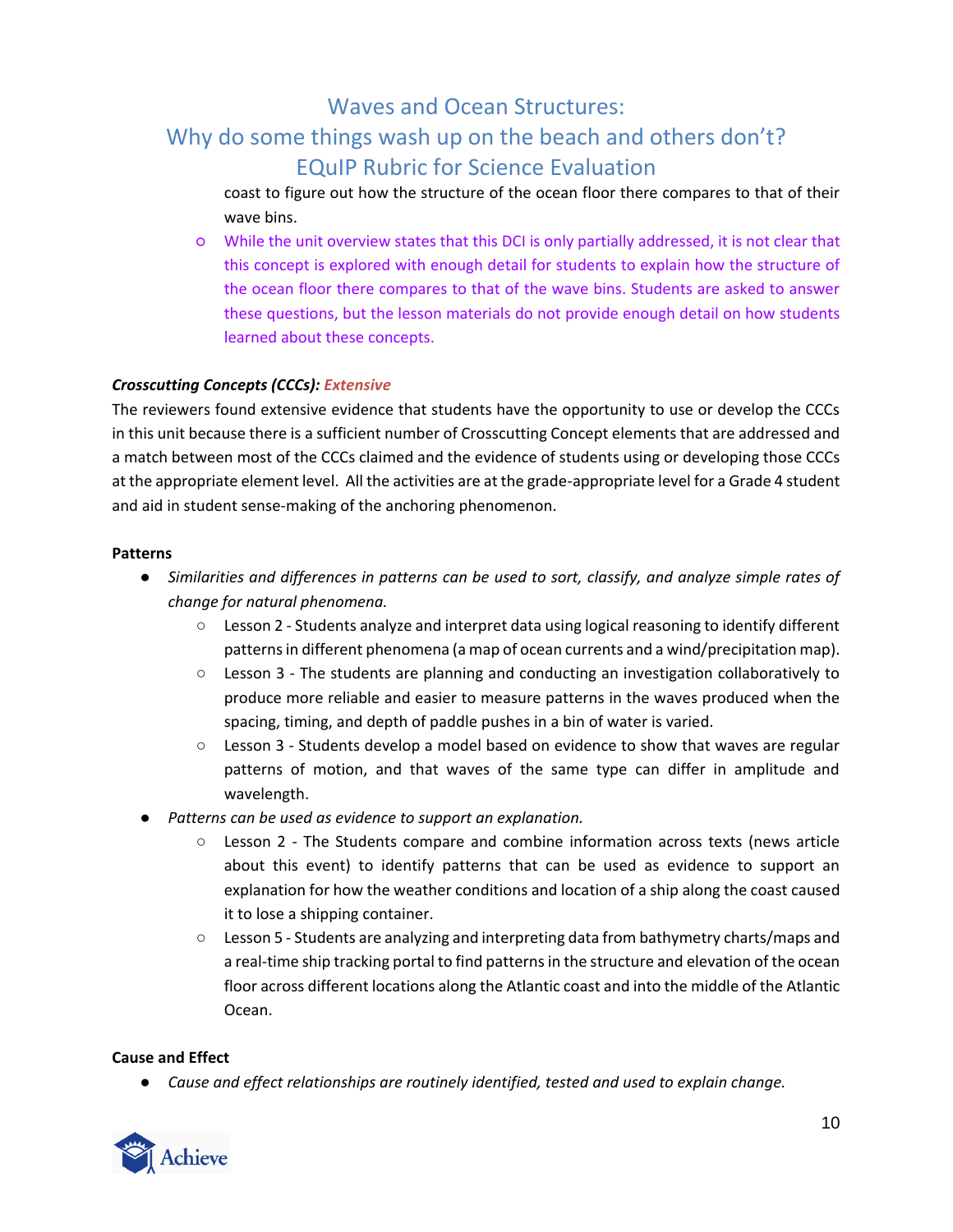# Why do some things wash up on the beach and others don't? EQuIP Rubric for Science Evaluation

- Lesson 1 Students read a news article about the chip event to identify natural and human causes for how the bags of chips came out of the shipping container, where it came from and what could have caused the ship to get to that place in the ocean.
- Lesson 4 During an investigation, students determine if changing the wavelength or amplitude wavelength affects the motion of the object in the water.
- Lesson 6 Students make observations during an investigation of how changing the structure of the ocean floor affects the structure floating on the water.

### Suggestions for Improvement

*SEPs*

● Consider introducing the idea of conducting experiments using fair tests (**Planning and Carrying Out Investigations**) in Lesson 3 rather than Lesson 4. Students need to be aware of this element prior to planning and conducting experiments. Also, consider having the students discuss and possibly label the different types of variables for the experiments in order to have the students fully meet this element of **Planning and Carrying Out investigations**.

*DCIs*

- In Lesson 2, consider redirecting teachers back to the beginning of the lesson for Formative Assessment Guidance for support with students who are struggling with understanding the map data.
- To support students in more fully building the ESS2.B DCI element, consider adding at least two more lessons for this 2nd lesson set in order to strengthen the ideas in this lesson so the students can better understand why the location of the ship in relation to the continental shelf is key to understanding this DCI tie in to the wave motion. Even with the Teacher Background Knowledge section and the Formative Assessment Guidance information, the reviewers felt more information would be needed for the students to make these connections.

*CCCs*

None

**I.C. Integrating the Three Dimensions:** Student sense-making of phenomena and/or designing of solutions requires student performances that integrate elements of the SEPs, CCCs, and DCIs.

### **Rating for Criterion I.C. Integrating the Three Dimensions: Extensive** *(None, Inadequate, Adequate, Extensive)*

The reviewers found extensive evidence that student performances integrate elements of the three dimensions in service of figuring out phenomena and designing solutions to problems. Throughout the unit, students use all three dimensions to develop their understanding of science ideas. The dimensions

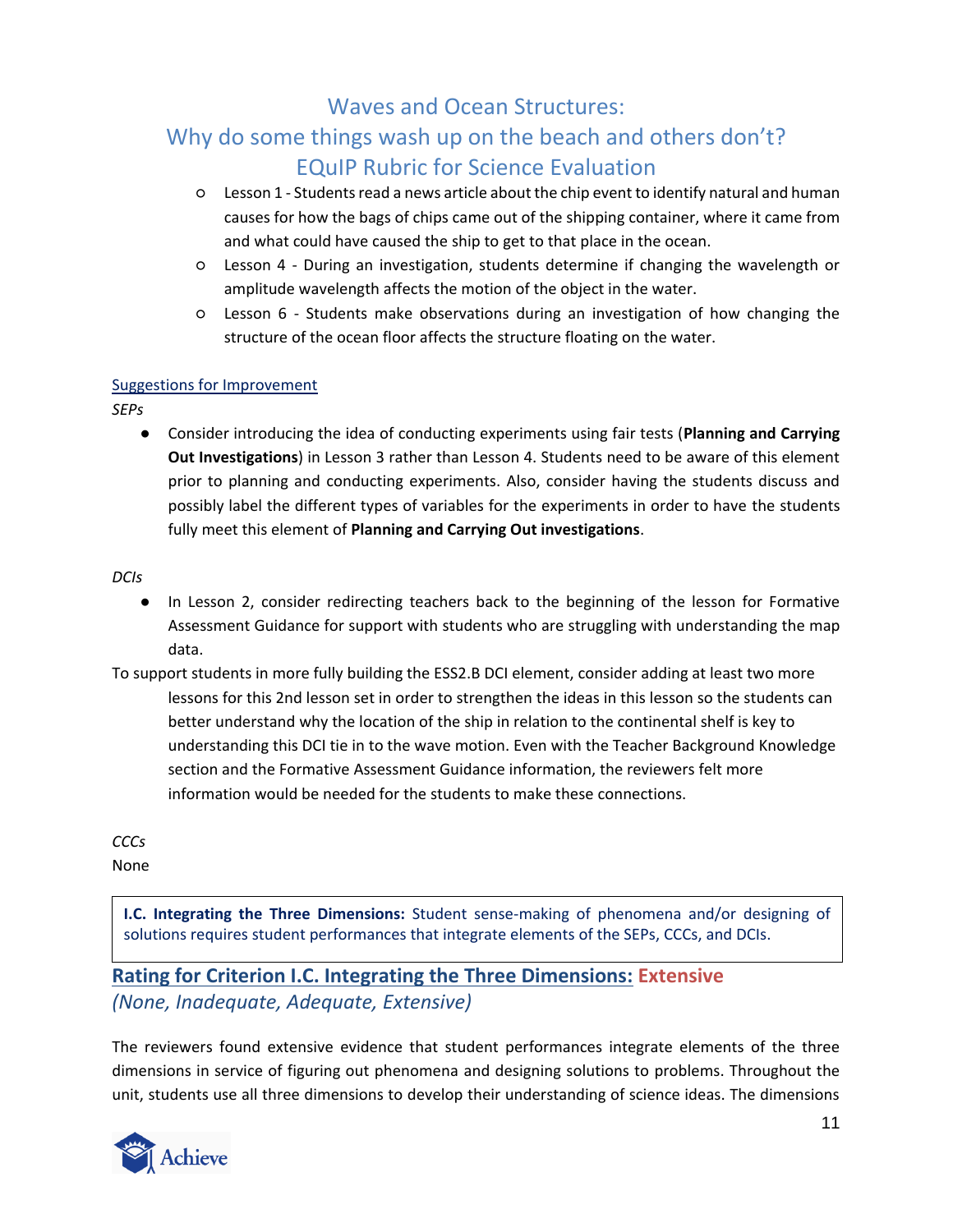are intentionally integrated, and the teacher notes remind the teacher about what specific elements of a DCI, SEP, and CCC are being used. The student tasks build the understanding needed to eventually explain the phenomenon. As students use SEPs and CCCs to investigate the anchoring phenomenon more, the DCIs related to the anchor phenomenon emerge.

Each lesson describes three-dimensional Learning Performances on the first page of the Teacher Guide and these three-dimensional pieces are noted throughout the lesson in the right-hand column of the lesson. The SEP, CCC, and DCI elements are clearly indicated for each lesson. Teacher background notes and explanations within the teacher instructions for facilitating student tasks clarify and further develop specific elements of the three dimensions to ensure that the student learning experiences are conducted in a three-dimensional manner.

The following is a list of evidence to support the reviewers' rationale:

- Lesson 2 The students compare and combine information across texts using the news articles (SEP) to identify patterns (CCC) that are used as evidence to support an explanation for how the weather conditions and location (DCI) of ship along the coast caused it to lose a shipping container.
- Lesson 2 Students analyze and interpret data (SEP) to identify different patterns (CCC) in a map of ocean currents and a wind/precipitation map (DCI).
- Lesson 3 The students develop a model based on evidence (SEP) to show that waves are regular patterns of motion (CCC), and that waves of the same type can differ in amplitude and wavelength (DCI).
- Lesson 4 Students plan and carry out an investigation collaboratively using fair tests in which variables are controlled and the number of trials are considered (SEP) to determine how changing the amplitude or wavelength (DCI) of water waves produced affects (CCC) the motion of an object floating on the surface as the waves pass underneath it (DCI).
- Lesson 6 Students modify their wave tubs to be more like the structure of the ocean floor near the beach (DCI). They conduct an investigation (SEP) to see how this change to the floor affects (CCC) structure of water waves passing over it, and how those waves affect the motion of objects floating on the surface of the water (DCI).
- Lesson 7 Students use evidence from previous lessons to construct an explanation (SEP) of the causes of waves, and the effects (CCC) of waves on the motion (DCI) of the shipping container, and their role in causing the shipping container to get to the beach.

### Suggestions for Improvement

● Stating which elements of the SEPs, DCIs, and CCCs that are addressed in each lesson could help teachers focus their instruction around those elements, especially in the area of CCCs and SEPs. While the Unit Front Matter page contains information about the learning sets and the length of

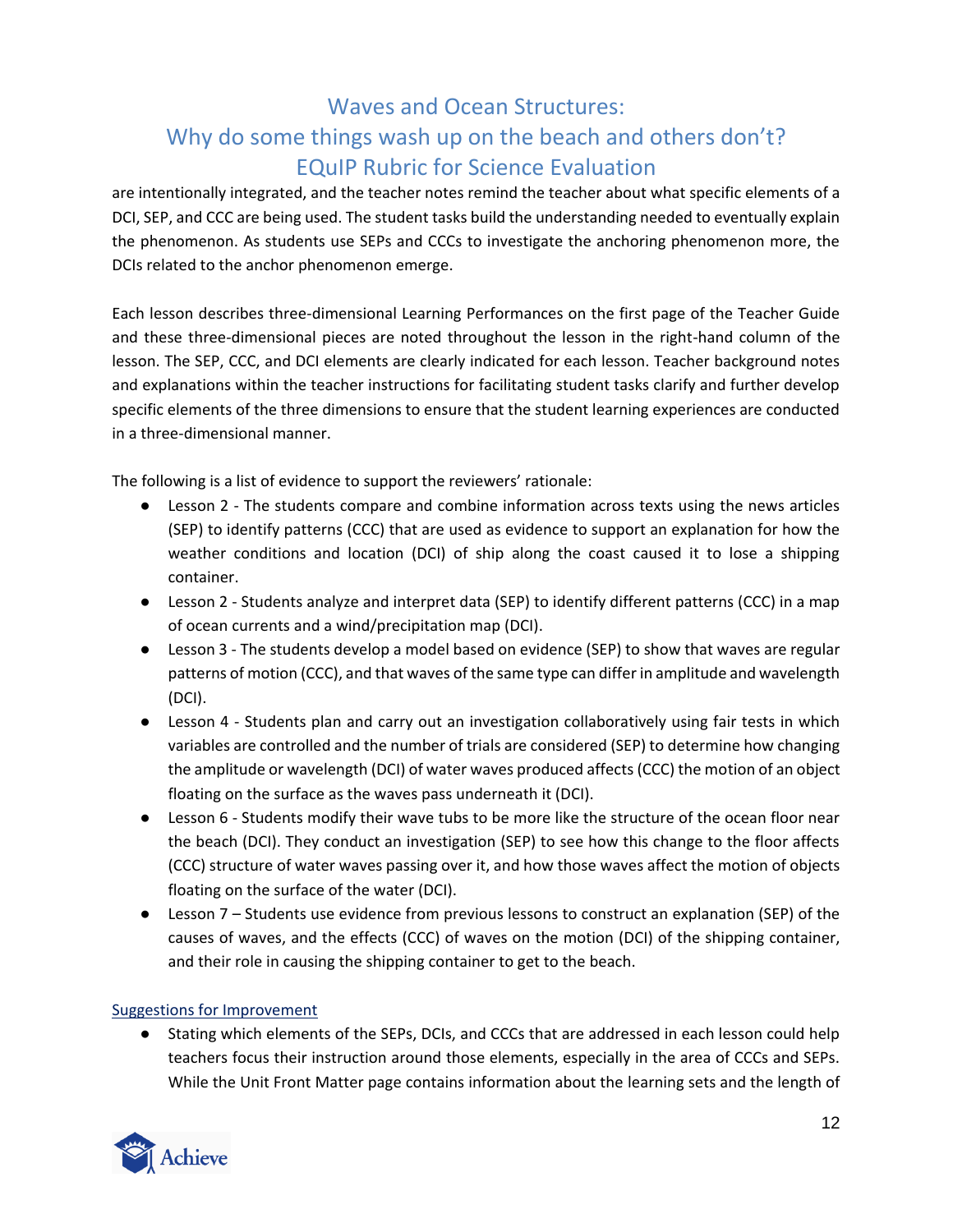# Why do some things wash up on the beach and others don't? EQuIP Rubric for Science Evaluation

time that is needed for each one, consider redirecting teachers or mentioning this information in each lesson.

● The Unit Front Matter page also contains a summary of the dimensions addressed; however, it might be helpful for teachers to view the specific elements targeted in each of the lessons.

**I.D. Unit Coherence:** Lessons fit together to target a set of performance expectations.

Each lesson builds on prior lessons by addressing questions raised in those lessons, cultivating new questions that build on what students figured out, or cultivating new questions from related phenomena, problems, and prior student experiences.

The lessons help students develop toward proficiency in a targeted set of performance expectations.

## **Rating for Criterion I.D. Unit Coherence: Extensive** *(None, Inadequate, Adequate, Extensive)*

The reviewers found extensive evidence that lessons fit together coherently to target a set of performance expectations because in most cases, student questions drive the current lesson and questions unanswered by the sense-making opportunities in that lesson drive the next lesson. Student questions are answered by connecting evidence from investigations to science ideas and concepts. Students revisit the driving question/unit phenomenon multiple times, taking stock of how well they can explain the phenomenon, creating key links across the unit. Students revisit their original questions while also having the opportunity to develop new questions.

Unit coherence is clearly evident throughout the lessons. Lessons build on each other as questions raised in previous lessons are addressed in subsequent lessons. Students regularly revisit the anchor phenomenon to connect with what they figure out during the lessons. For example:

- Students begin the unit by generating a Driving Question Board about the chips on the beach phenomenon. In the Looking Back and Moving Forward section or the Determine Next Steps section of each lesson, students revisit the Driving Question Board. For example, in Lesson 2 after students conduct an investigation bowls or buckets of water in order to determine how waves are produced, they complete a model tracker and then they are asked to revisit the Driving Questions Board or Questions and Investigations T-Chart to discuss which questions they created that still need to be explored.
- In Lesson 5, students begin the lesson with Looking Back and Moving Forward to revisit the Questions and Investigations T-Chart, which provides them with guidance on which of their questions they should address next.

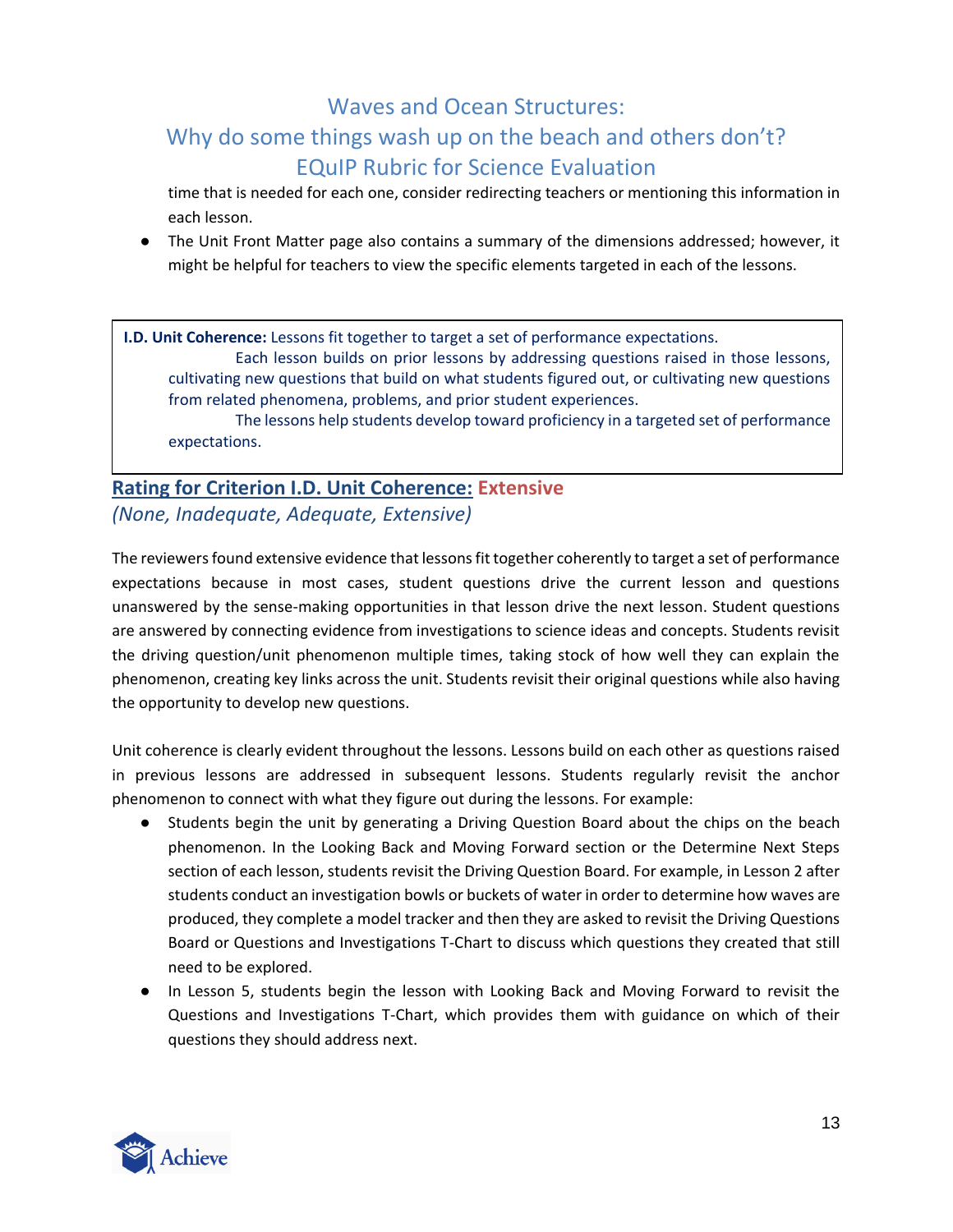● Each learning set progresses in a meaningful way by using students' questions and what they have figured out so far. Students gain a piece of the chips on the beach explanation but need to complete both learning sets to make a final claim about why the chips ended up on the beach.

Performance Expectations are clearly stated for each lesson, and corresponding Evidence Statements link the Performance Expectations to student artifacts and activities. For example:

- Each lesson includes a cover page that provides a snapshot of what the students will do and what they will figure out, a brief synopsis of the previous lesson, current lesson and next lesson as well as the standards being addressed.
- Throughout lessons 3*–*4, students are reminded of the previous lesson investigation and how it ties into the anchoring phenomenon. Students use their Progress Tracker to return to investigations from previous lessons in order to build on their current understanding of the phenomenon.

### Suggestions for Improvement

None

**I.E. Multiple Science Domains**: When appropriate, links are made across the science domains of life science, physical science and Earth and space science.

Disciplinary core ideas from different disciplines are used together to explain phenomena.

The usefulness of crosscutting concepts to make sense of phenomena or design solutions to problems across science domains is highlighted.

### **Rating for Criterion I.E. Multiple Science Domains: Adequate** *(None, Inadequate, Adequate, Extensive)*

The reviewers found adequate evidence that links are made across the science domains when appropriate because the unit focuses on core ideas from two disciplines. While the unit conveys how ideas from different domains are connected and how ideas from different domains can be used together to explain phenomena, in order to fully address the phenomenon, more support would be needed for DCI ESS2.B. In addition, the reviewers did not see evidence that the crosscutting concepts are intentionally or explicitly used to make connections.

- PS4.A: Wave Properties is sufficiently covered within the series of lessons.
- Lesson 5 asks students to analyze real-time maps of cargo ship routes and maps showing elevation of the ocean floor (bathymetry charts) in different locations off the Atlantic coast to figure out how the structure of the ocean floor there compares to that of their wave bins. However, it is not clear that this concept is explored with enough detail for students to explain how the structure of

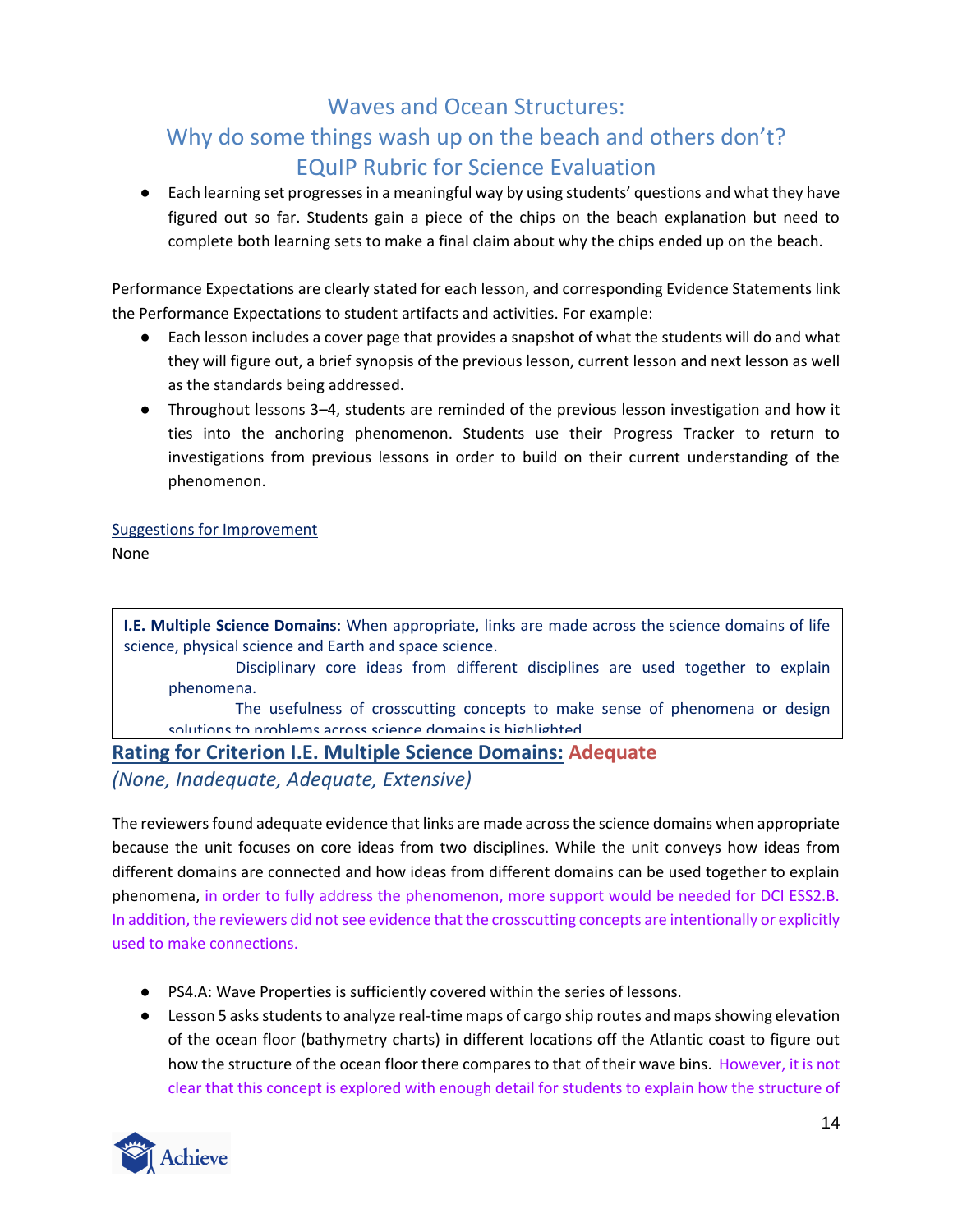the ocean floor compares to that of the wave bins. Students are asked to answer these questions, but the lesson materials do not provide enough detail on how students learned about these concepts.

#### Suggestions for Improvement

● Enhancements to this unit to include more investigation and understanding lessons featuring Plate Tectonics and Large-Scale System Interactions would strengthen the connection to the Earth Science domain ESS2, specifically several elements from ESS2.B, and the unit would be more meaningful for students.

**I.F. Math and ELA:** Provides grade-appropriate connection(s) to the Common Core State Standards in Mathematics and/or English Language Arts & Literacy in History/Social Studies, Science and Technical Subjects.

### **Rating for Criterion I.F. Math and ELA: Adequate** *(None, Inadequate, Adequate, Extensive)*

The reviewers found adequate evidence that the materials provide grade-appropriate connections to mathematics, English language arts (ELA), history, social studies, or technical standards. Students use grade level writing and reading skills to explain and communicate their understanding of scientific concepts. Although there are connections to mathematics standards, opportunities were missed to fully connect to grade-appropriate expectations. Students are also using mathematics skills to explain the results of investigations and better understand the phenomenon. Teacher support is provided for reading strategies for students struggling to read at grade level or reading complex texts.

In this unit, students are using grade level writing skills to explain and communicate their understanding of the scientific concepts/phenomena/results. While there are many opportunities for the students to record their observations from investigations and explain their findings, most of the standards below are stated in the unit as teacher support and it is not clear if they are optional or for all students:

*L.4.5.c Demonstrate understanding of words by relating them to their opposites (antonyms) and to words with similar but not identical meanings (synonyms).*

● Lesson 1, page 9 - When students are creating their class consensus model, teachers are directed to "Name almost-synonyms for "beach," such as shoreline or coast. Discussing words like sand, water, or ocean may be helpful to EL students as you are modeling." The teacher is provided this support to use as needed with the students.

*L.4.5.C Demonstrate understanding of words by relating them to their opposites (antonyms) and to words with similar but not identical meanings (synonyms).*

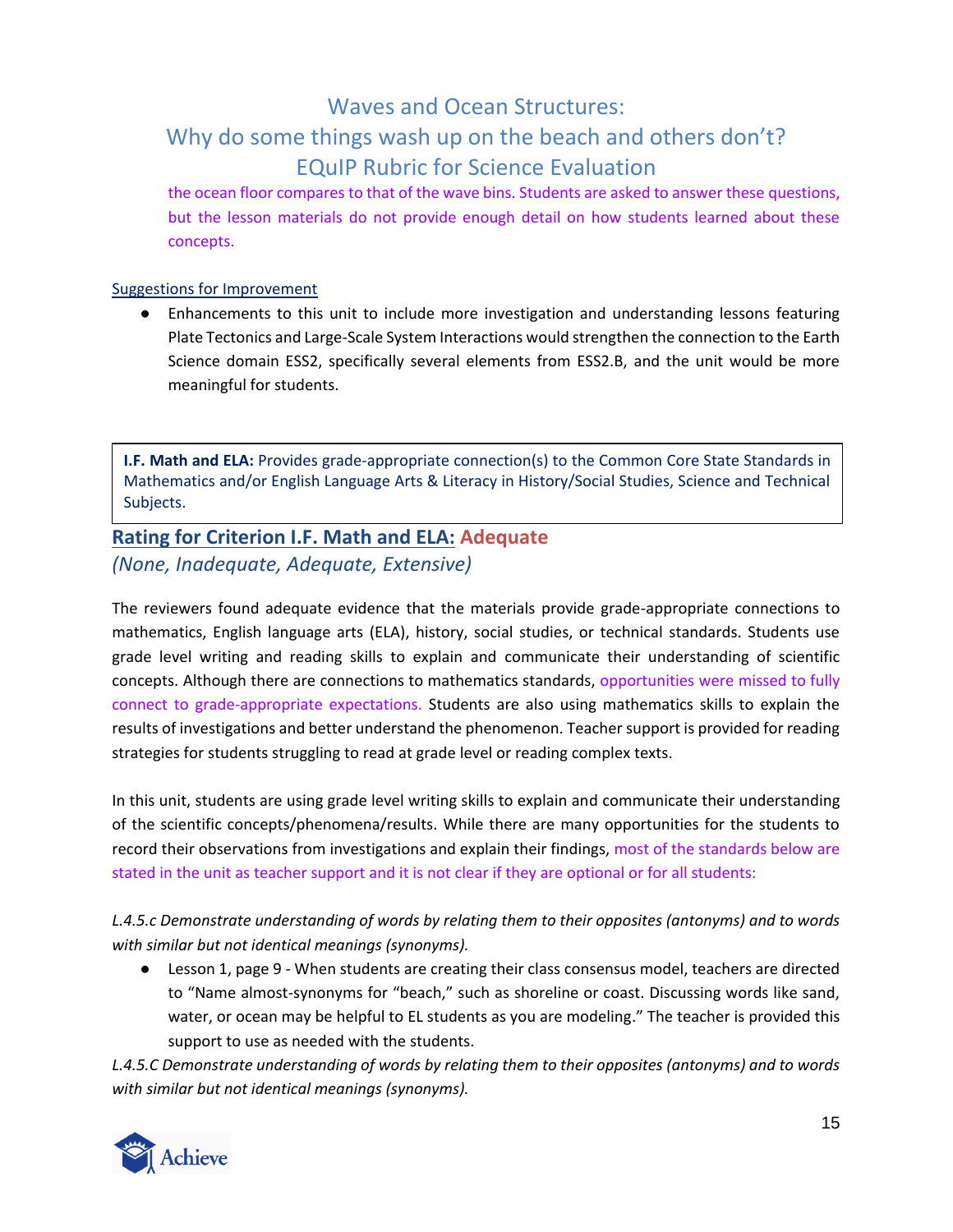● Lesson 3, page 10 - When students are working as a class to add to their Scientific Principles Poster, the teacher is instructed to, "Introduce additional words such as crest and trough or peak and valley, if you think it makes referring to these different kinds of points clearer. If you introduce these words, you may want to use a photo of a long bin where pigs eat and show students that this is also called a trough (because of a similar structure) and that the top of a cardinal's (or other decorative feathers on a bird's head) is a crest. Or point out the connection to peaks and valleys in a mountain range."

L.4.6 Acquire and use accurately grade-appropriate general academic and domain-specific words and *phrases, including those that signal precise actions, emotions, or states of being (e.g., quizzed, whined, stammered) and that are basic to a particular topic (e.g., wildlife, conservation, and endangered when discussing animal preservation).*

● Lesson 3, page 12 - Students are introduced to terms like wavelength and amplitude.

*SL.4.1.C Pose and respond to specific questions to clarify or follow up on information and make comments that contribute to the discussion and link to the remarks of others.*

● Lesson 4, page 9 - Students participate in a Building Understanding Discussion and the teacher supports state, "Help students see that you have the same expectations for high-level classroom discourse about science topics as you have during ELA discussions. Before or throughout this discussion. Refer to classroom charts, sentence starters, or other supports and routines you have in your classroom for helping students pose and respond to specific questions, clarify or follow up on information, and make comments that link to the remarks of others".

*L.4.5.A Explain the meaning of simple similes and metaphors (e.g., as pretty as a picture) in context.*

● Lesson 5, page 11 - Students use similes or metaphors to describe the ocean floor.

*SL.4.1.C Pose and respond to specific questions to clarify or follow up on information and make comments that contribute to the discussion and link to the remarks of others.*

● Lesson 6, page 9 - Students are participating in the Building Understandings Discussion and are encouraged to practice proper group protocol when expressing scientific findings and ideas.

*L.4.3.A Choose words and phrases to convey ideas precisely.*

● Lesson 6, page 8 - Students are encouraged to include specific vocabulary (wavelength and amplitude) during their investigations.

*W.4.2.D Use precise language and domain-specific vocabulary to inform about or explain the topic.*

● Lesson 7, page 6 - Students are given the opportunity for students to explain their learning in writing using precise language and domain-specific vocabulary, but the directions do not include a word bank. Teachers are instructed to "if needed, provide a list of suggested words to use to help students precisely explain the causes, effects, and evidence."

*W.4.10 Write routinely over extended time frames (time for research, reflection, and revision) and shorter time frames (a single sitting or a day or two) for a range of discipline-specific tasks, purposes, and audiences.*

● Lesson 7, page 6 - Students complete an assessment that asks them to write to explain their

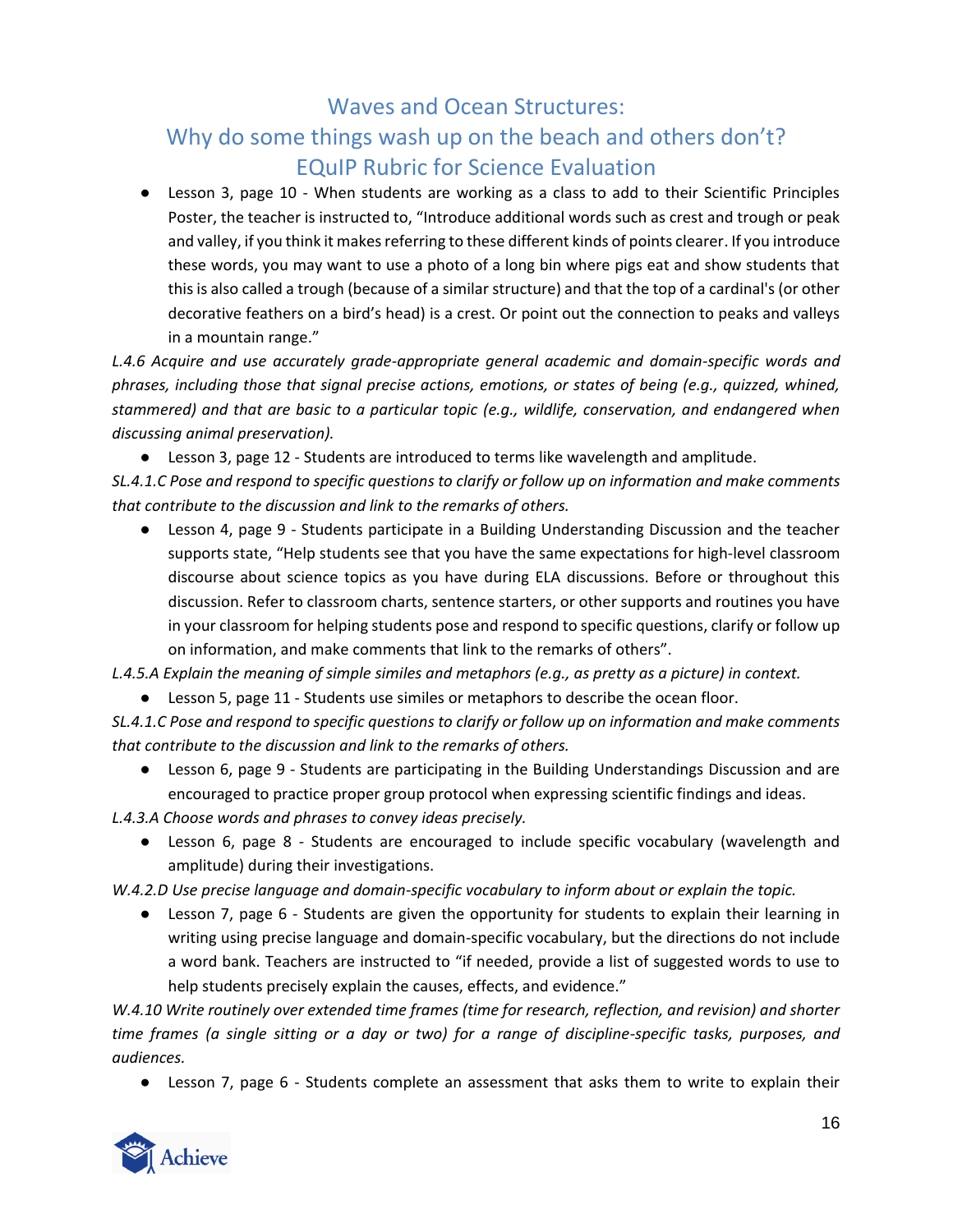science thinking, giving them a chance to apply the learning they've done about conventions and organized writing to another discipline.

Students use grade level reading skills to develop understanding and explanations of scientific concepts/phenomena/results. Both reading selections are grade-level appropriate and help to understand scientific concepts. The two passages are very similar in format, style, and tone, and one or both of the reading assignments make use of the following standards:

*RI.4.1 Refer to details and examples in a text when explaining what the text says explicitly and when drawing inferences from the text.*

● Lesson 1, page 7 - Students are guided through the close read process and work with partners to annotate news articles.

*RI.4.3 Explain events, procedures, ideas, or concepts in a historical, scientific, or technical text, including what happened and why, based on specific information in the text.*

● Lesson 2, page 7 - Students do an additional close read of a different text in order to piece together a timeline of what happened to the cargo ship in order for the container to fall off.

*RI.4.9 Integrate information from two texts on the same topic in order to write or speak about the subject knowledgeably.*

● Lesson 2, page 9 - Students are encouraged to use both articles (Lessons 1*–*2) in order to update the questions and investigations chart.

*RI.4.7 Interpret information presented visually, orally, or quantitatively (e.g., in charts, graphs, diagrams, time lines, animations, or interactive elements on Web pages) and explain how the information contributes to an understanding of the text in which it appears.*

● Lesson 5, page 6 - Students are given charts and graphics that connect to Lessons 1*–*2 articles to further enforce information pertaining to the container making its way to the beach.

Students have opportunities for high-level verbal discourse, in a variety of formats and scenarios (partners, small groups, formal presentations). For example:

- Lesson 2, page 8 Students participate in a whole group Building Understandings Discussion in order to better understand information read in two articles. Letter E, Attending to Equity states, "During a Building Understandings discussion, students can practice talking with each other in a community of learners. Engaging in this practice can support all learners in developing academic discourse. They listen to each other's ideas and findings, ask questions about evidence, and come to an agreement about what the class figured out in an investigation."
- Lesson 5, page 7 After students analyze the shipping routes independently, they are asked to share their ideas with a partner and then share out as a group. Students are reminded of classroom/Build Understandings Discussion norms while speaking in a group.

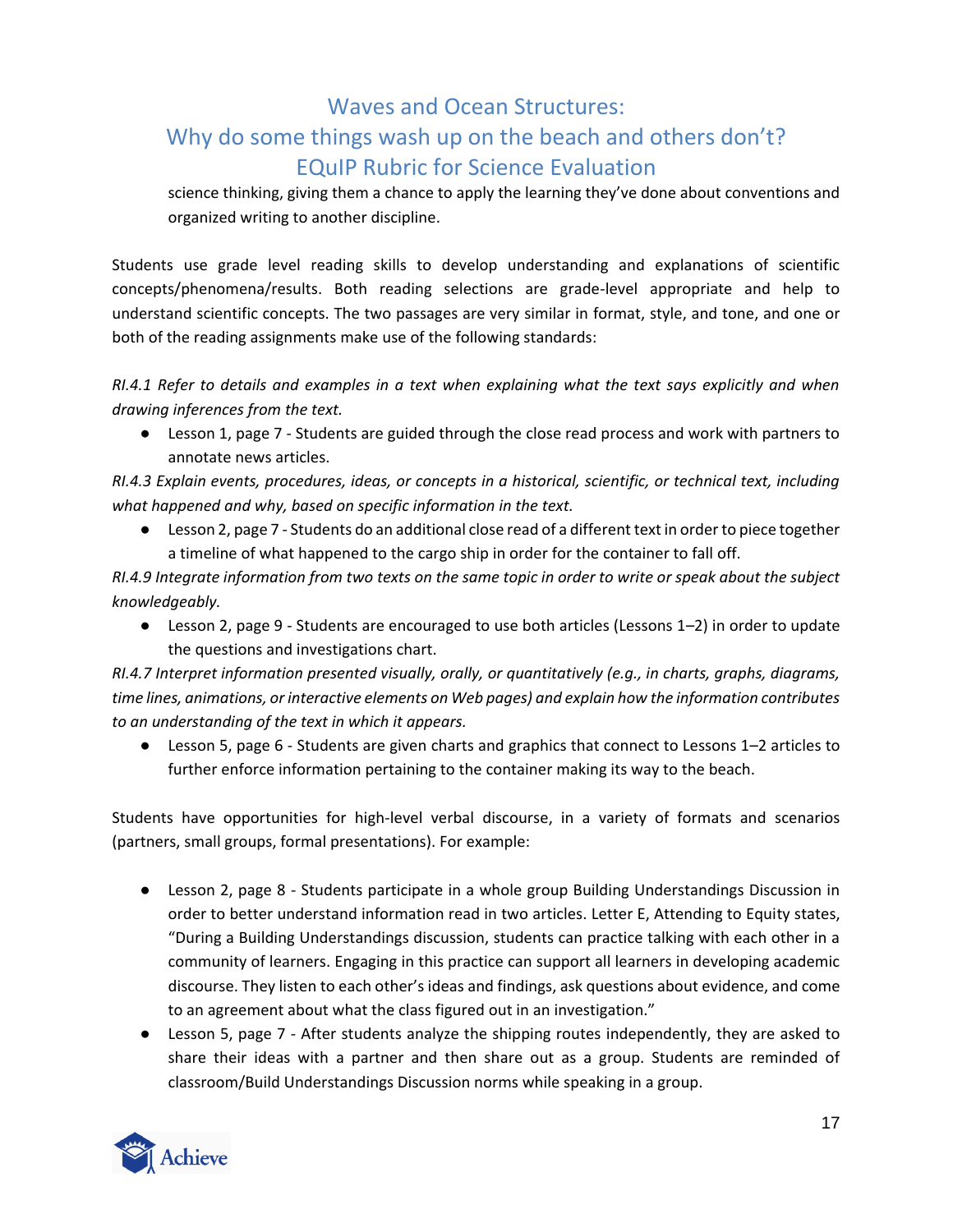● Lesson 7, page 4 - Students choose a question they can answer from the DQB as a result of working through the unit. They then summarize the answer on a blank sheet of paper and participate in a gallery walk. During the gallery walk, students read each question and then decide if they agree or not with the answer. If so, they write a check mark on the paper showing the answers they agree with. If a student has an addition/annotation they want to nominate, they can draw a star on the answer paper and add the comment to be discussed with the class after the gallery walk. After the gallery walk students come together to explain what evidence they have for their answers.

Students use grade level mathematics skills to explain and understand the scientific concepts, phenomena, and results. While there are many opportunities for the students to quantify their data from investigations, most of the standards below are stated only as teacher support:

*4.MD.A.2 Use the four operations to solve word problems involving distances, intervals of time, liquid volumes, masses of objects, and money, including problems involving simple fractions or decimals, and problems that require expressing measurements given in a larger unit in terms of a smaller unit. Represent measurement quantities using diagrams such as number line diagrams that feature a measurement scale.*

● Lesson 3, page 11 - Students use a ruler to measure the length of the wave they drew and report its wavelength. They are then asked to use a ruler to measure the length of the wave's amplitude. Supporting Students in Making Connections to Math, Letter G, states, "Students should be comfortable with measuring, estimating, and comparing measurements in centimeters and inches from second grade, but applying those skills to this new shape may be tricky. Fourth graders are called upon to use these measurements in problem-solving situations using any of the four operations. Slow down and practice this measuring as needed so students are confident with this skill in preparation for more measurement in upcoming investigations."

*Mathematical Practices #6: Attend to precision: Mathematically proficient students try to communicate precisely to others. They try to use clear definitions in discussion with others and in their own reasoning*

● Lesson 4, page 8 - During students' wave investigations they are reminded to record their observations in the data chart. While doing this, they are also reminded to be sure they are recording their data accurately. Supporting Students in Making Connections to Math, Letter E, states, "Remind students that precision is critical to scientific data collection like it is in their mathematics work. Keeping careful track of measurements and observations and recording them accurately is key to being able to use that data to support your thinking about this phenomenon."

*4.MD.A.1 Know relative sizes of measurement units within one system of units including km, m, cm; kg, g; lb, oz.; l, ml; hr, min, sec. Within a single system of measurement, express measurements in a larger unit in terms of a smaller unit. Record measurement equivalents in a two-column table.* 

● Lesson 5, pages 8*–*9 - Students are analyzing an ocean depth map. Supporting Students in Making Connections to Math, Letter H, states, "Students should know relative sizes of measurement units

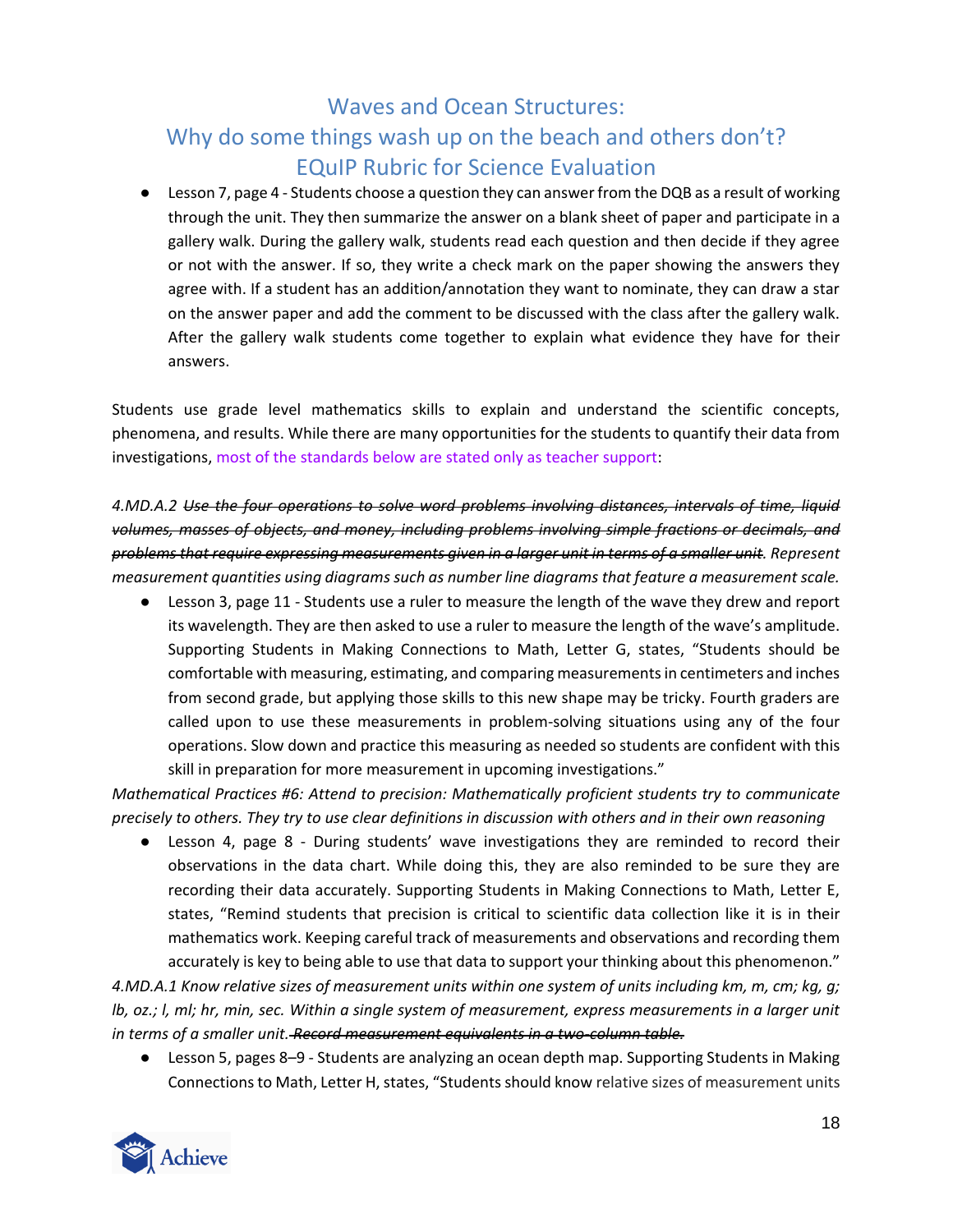within a single system of units. So, you could take a minute to convert 200 meters into centimeters and/or find out how many yards 656 feet is. Also, it might be helpful to understanding the scale of this water depth by comparing it to something better known by the students. For example, the Washington Monument is 169 m tall, Seattle's Space Needle is 184 m tall, and Lake Point Tower in Chicago is 197 m tall."

- *Mathematical Practice #2: Reason abstractly and quantitatively: Mathematically proficient students make sense of quantities and their relationships in problem situations. Quantitative reasoning entails habits of creating a coherent representation of the problem at hand; considering the units involved; attending to the meaning of quantities, not just how to compute them; and knowing and flexibly using different properties of operations and objects.*
- Lesson 5, page 11 Students discuss the shape of the ocean floor near the coast by examining the satellite images. The teacher notes state, "The students may wonder how far that shelf goes out, so display for evidence that the shelf extends about 100 km (62 mi) from shore at Cape Hatteras. That is plenty of room for cargo ships like the *Courtney L* to be travelling "near" the coast and still on the shallow sloping shelf." Supporting Students in Making Connections to Math, Letter L, states, "Students should be familiar with number lines (horizontal and vertical) and the scale along the axis of graphs, but to help them reason through this particular graphic, it may be helpful to point out that the vertical axis of the graph on slide 24 counts by thousands of meters. Therefore, the slope of the 100-meter deep shelf near the shoreline is hard to see and understand at this scale. Consider working as a class to "zoom in" and redraw just the part of the graph from 0 to 100 km"
- *Mathematical Practices #3: Construct viable arguments and critique the reasoning of others*
- Lesson 7 During the gallery walk, students are reminded that in science, like in mathematics, we look for reasoning to support someone's argument, and it is okay to respectfully disagree or ask for more evidence or explanation about someone's ideas.

### Suggestions for Improvement

- Consider including writing assignments that are varied in structure and purpose and are rigorous.
- Consider interweaving the CCSS ELA-Literacy and Mathematics standards into the lessons, not only as teacher supports. For example, Lesson 5 would be an excellent place to expand on the mathematical practices in order for the students to better understand the phenomenon.
- When analyzing ocean depth in Lesson 5, consider including ways to support students' connections between this lesson and standard 4.MD.A.1..

### **Overall Category I Score (0, 1, 2, 3): 3**

**Unit Scoring Guide – Category I**

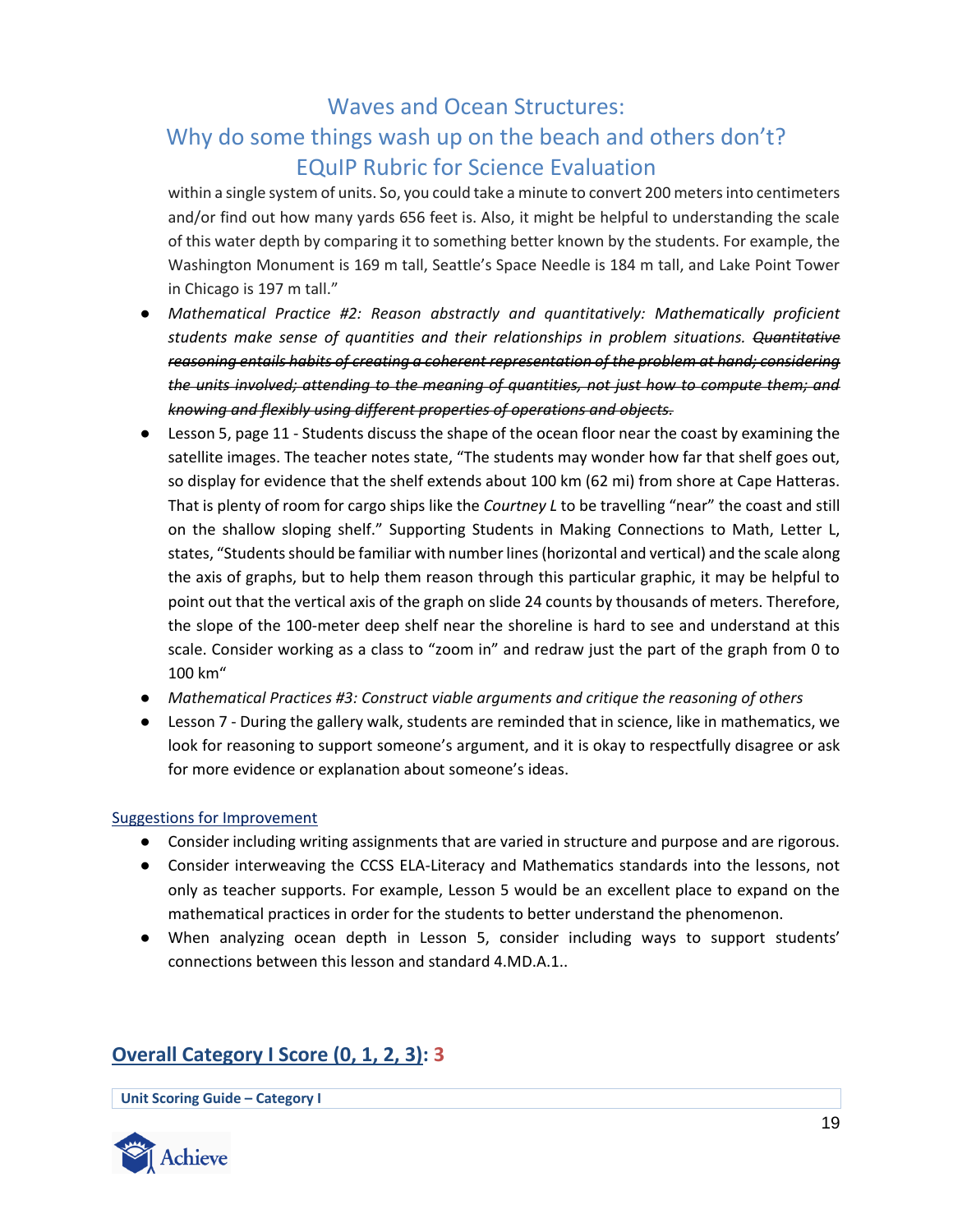#### **Criteria A***–***F**

**3:** At least adequate evidence for all of the unit criteria in the category; extensive evidence for criteria A–C

**2:** At least some evidence for all unit criteria in Category I (A–F); adequate evidence for criteria A–C

**1:** Adequate evidence for some criteria in Category I, but inadequate/no evidence for at least one criterion A–C

<span id="page-19-0"></span>**0:** Inadequate (or no) evidence to meet any criteria in Category I (A–F)

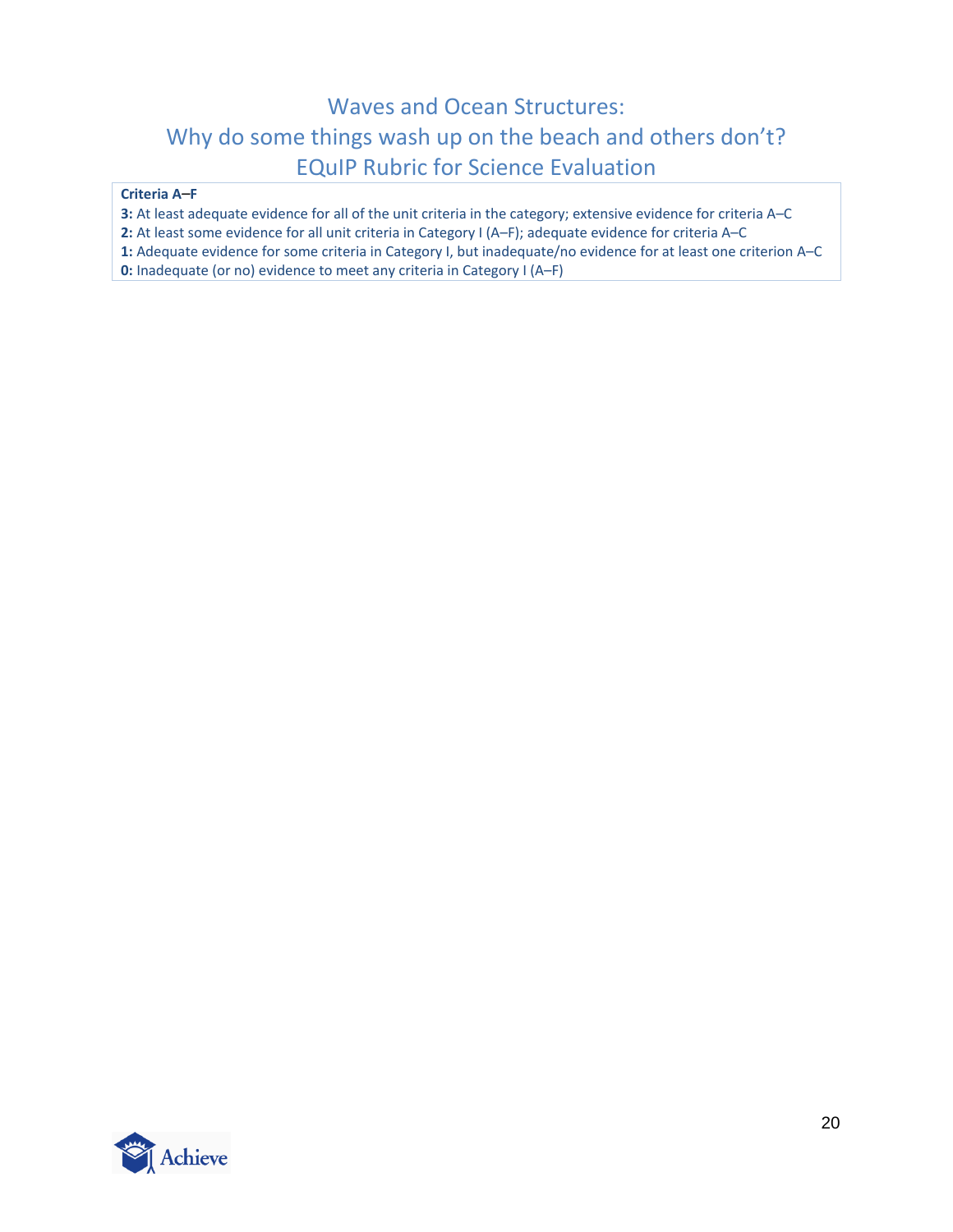## **Category II. NGSS Instructional Supports**

Score: 2

*Criteria A‐G:*

*3: At least adequate evidence for all criteria in the category; extensive evidence for at least two criteria 2: Some evidence for all criteria in the category and adequate evidence for at least five criteria, including A 1: Adequate evidence for at least three criteria in the category 0: Adequate evidence for no more than two criteria in the category*

**II.A. Relevance and Authenticity:** Engages students in authentic and meaningful scenarios that reflect the practice of science and engineering as experienced in the real world.

Students experience phenomena or design problems as directly as possible (firsthand or through media representations).

Includes suggestions for how to connect instruction to the students' home, neighborhood, community and/or culture as appropriate.

Provides opportunities for students to connect their explanation of a phenomenon and/or their design solution to a problem to questions from their own experience.

### **Rating for Criterion II.A. Relevance and Authority: Adequate** *(None, Inadequate, Adequate, Extensive)*

The reviewers found adequate evidence that the materials engage students in authentic and meaningful scenarios that reflect the real world because the unit materials provide methods to make connections between the phenomena and students' lives. The anchor phenomenon is accessible to most students and they can connect their questions about why the chips and container ended up on the beach with experiences they have had with waves and storms in their own lives. Creating tub wave models allows students who have limited prior knowledge with waves the opportunity to answer questions generated after the readings and after looking at ocean current maps in an engaging way. The following is a list of evidence to support the reviewers' rationale:

Students experience phenomena or design problems as directly as possible (firsthand or through media representations). For example:

- Lesson 1 Students interact with several photos and news stories about the shipping container accident.
- Lessons 2*–*4 Students conduct investigations to learn more about wave patterns and what motions are needed to move objects.
- Lesson 6 Students continue their investigation by modifying wave tubs after learning that the ocean floor affects their waves.

The materials include suggestions for how to connect instruction to the students' home, neighborhood, community, or culture as appropriate.

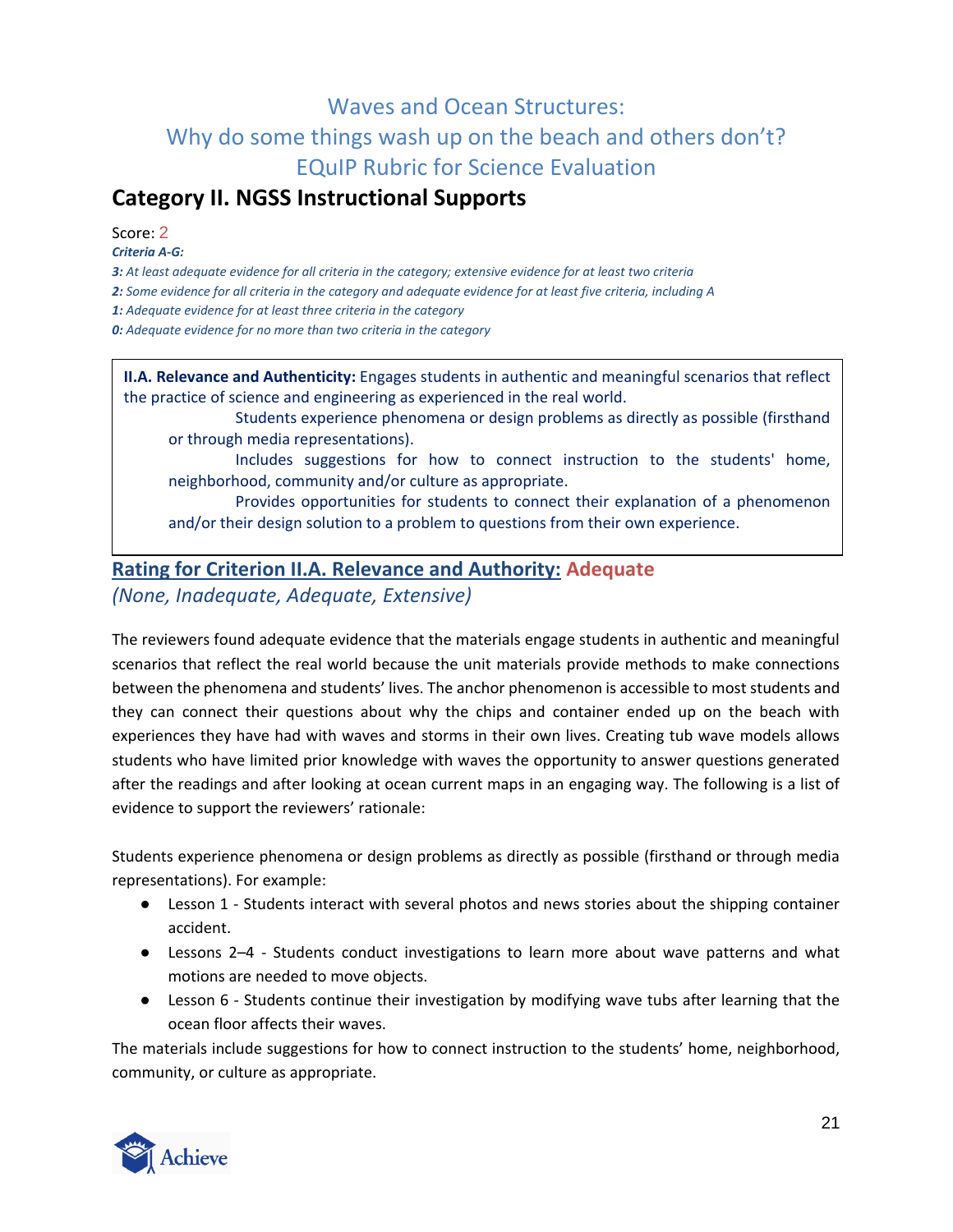- Lesson 1 Students create a Related Phenomenon chart where they record examples of when they've seen other items in the water move (or end up on the beach/shore) for any of the reasons they've discussed in class. They return to this chart in Lesson 4, when students are further investigating waves, specifically when waves move objects.
- Lesson 1 Students are reminded about shipping containers on trains that are frequently seen when living in the Midwest. However, reviewers were concerned about connections for students who do not live in the Midwest. This is a missed opportunity for a connection to be made with the students' specific community or culture.
- Lesson 4 Students discuss interactions with a wave pool and how the floor is slanted. Students discuss the idea of waves "moving things forward" through previous experiences with a wave pool. However, this is another missed opportunity for students to be connected with the phenomenon to a specific waterway, event, etc. in their community.

The materials provide opportunities for students to connect their explanation of a phenomena to their own experiences. For example:

- Lessons 2*–*4 Students conduct investigations and complete progress tracker to document their understanding of the phenomenon. Students discuss these documents and use them to reference DQB throughout the unit.
- Lesson 7 Students return to the Driving Questions Board and select questions they can answer now that they've completed this unit.

### Suggestions for Improvement

- Consider whether there are other possible phenomena related to this topic that students would have more direct connections with. Finding ways to make the anchoring phenomenon more connected to their community or culture in ways that the teacher can explicitly call on may help students make better connections.
- In Lesson 1, adding teacher guidance for students who live in all areas (i.e., outside the Midwest) would be helpful.

**II.B. Student Ideas:** Provides opportunities for students to express, clarify, justify, interpret, and represent their ideas and respond to peer and teacher feedback orally and/or in written form as appropriate.

### **Rating for Criterion II.B. Student Ideas: Extensive** *(None, Inadequate, Adequate, Extensive)*

The reviewers found extensive evidence that the materials provide students with opportunities to both share their ideas and thinking and respond to feedback on their ideas because student ideas and questions drive the learning throughout the unit. Students frequently collaborate to share ideas and use the ideas

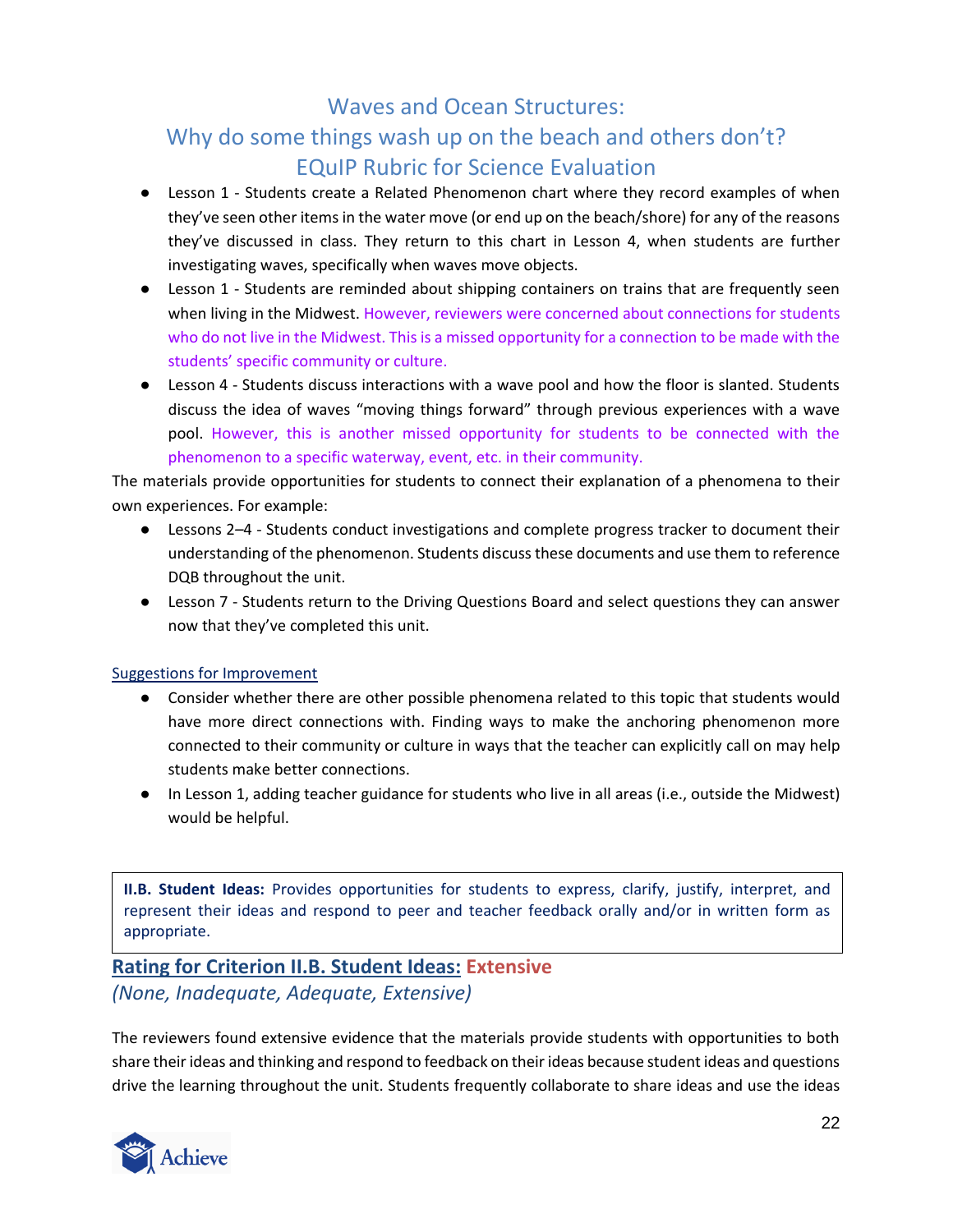to revise models and written explanations. Students reflect on their learning and provide peer-to-peer feedback as well. There are opportunities to apply their learning to other scenarios beyond the chips on the beach phenomenon.

The following is a list of evidence to support the reviewers' rationale:

- Classroom discourse focuses on explicitly expressing and clarifying student reasoning. Students have multiple opportunities to share their reasoning during engage lessons when beginning to understand the data or phenomenon they are investigating. Questions and ideas elicited here are then used to drive the learning in the next series of lessons.
- Students participate in building understanding discussions during every collaborative investigation in each learning set. Students participate in an interactive discussion where consensus is achieved through structured conversations focused on justifying their understandings and explanations.
- Students are required to elaborate and revise their initial thoughts throughout the unit on the progress tracker. Multiple modes of feedback are provided. Questions are provided for the teacher to help elicit student ideas.
- Students participate in multiple group learning routines (Class Consensus Discussions, etc.), which focus on sharing student ideas with one another. Students are provided with multiple modalities for assessment from written feedback from the teacher, from other students, models, and written explanations.
- The unit provides supports to teachers to help elicit student ideas. The unit materials frequently provide ways to help English Learners, make math and social studies connections, provide differentiation suggestions, as well as attend to equity.

Suggestions for Improvement

None

**II.C. Building Progressions:** Identifies and builds on students' prior learning in all three dimensions, including providing the following support to teachers:

Explicitly identifying prior student learning expected for all three dimensions Clearly explaining how the prior learning will be built upon.

### **Rating for Criterion II.C. Building Progressions: Adequate** *(None, Inadequate, Adequate, Extensive)*

The reviewers found adequate evidence that the materials identify and build on student learning in all three dimensions. The unit explicitly displays where the three dimensions are built upon in each lesson. Each lesson notes typical levels of proficiency that students at this grade level have with each of the three

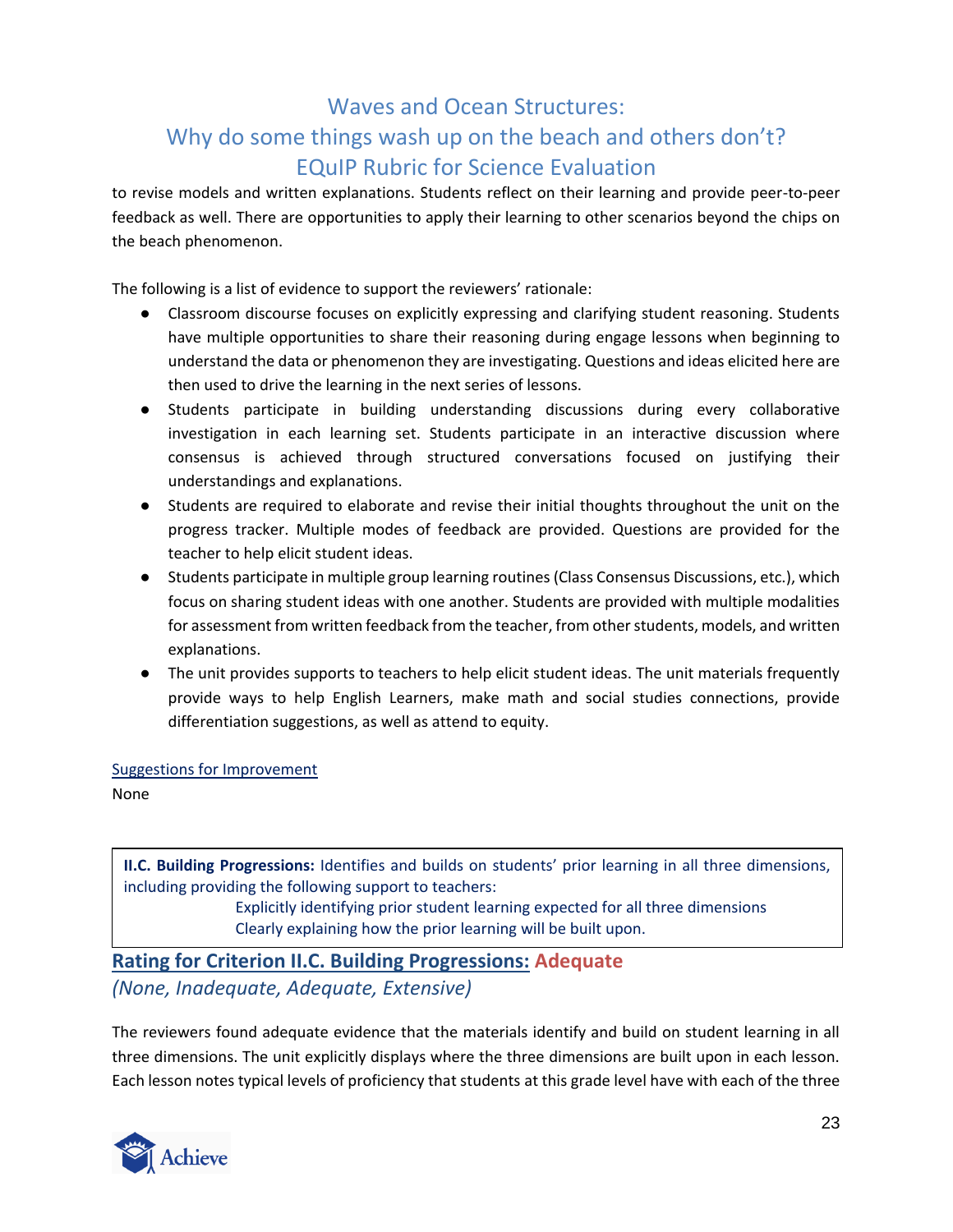dimensions. Also, each lesson makes clear the expected level of proficiency students should have with all three dimensions for the core learning in the unit and provides suggestions for adaptation if students are struggling at this level. However, the unit did not include adaptations for students who are above level.

Prior student learning is stated in the "Building Progressions" section at the end of each lesson as well as within some lessons. The inclusion of the grade band below and above elements for all three dimensions provides teachers with the information needed to figure out where the skills and understandings of students are placed in the overall progression of learning. For example:

- The Unit Front Matter document contains information about where this unit is going as well as the unit structure. The unit skeleton is also included here so teachers can see how each lesson builds upon the next and how students make the connections between each lesson and each dimension.
- Lessons 1*–*7 The lessons explicitly state what the students are doing and how these actions are tied to each dimension by color code.
- Lessons 1*–*7 Teachers are given background information (Where we are going and Where we are NOT going) in order to share with teachers how the information specific to the lesson ties in with the overall unit and how the information in the lesson ties into the middle school standards/expectations.
- Lessons 1*–*7 Common student ideas are also included to assist teachers in better understanding grade appropriate ideas for the topics discussed in the lesson. However, this was a missed opportunity to include differentiation for high-level learners.
- Lessons 1–7 Teachers are also given information through the Formative Assessment Guidance section. The three dimensions are color coded to show teachers how they are able to assess whether or not students are progressing in their understanding of the topics featured in the lessons. However, options for above-level formative assessment guidance is not included.
- Lessons 2*–*7 Students use the progress tracker to model and explain their understandings as they move through the unit.

### Suggestions for Improvement

- Adaptations for students who are above level would assist teachers in ensuring students of all levels are engaged in explaining the phenomenon.
- Materials could be more explicit as to the learning progression of using crosscutting concepts as a lens for sense-making. Including this progression information may help teachers in determining their students' level of proficiency.

**II.D. Scientific Accuracy:** Uses scientifically accurate and grade-appropriate scientific information, phenomena, and representations to support students' three-dimensional learning.

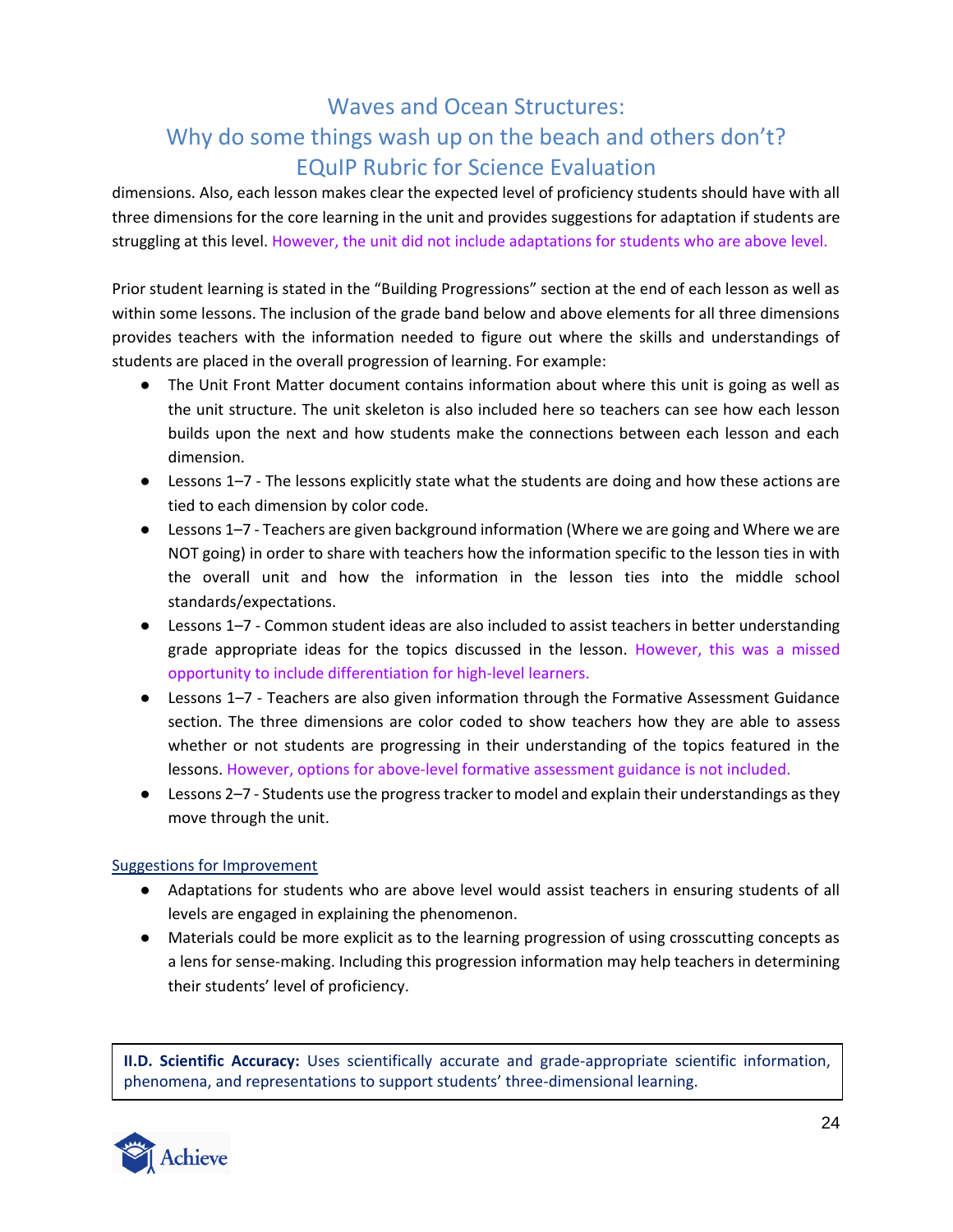### **Rating for Criterion II.D. Scientific Accuracy: Extensive**

*(None, Inadequate, Adequate, Extensive)*

The reviewers found extensive evidence that the materials use scientifically-accurate and gradeappropriate scientific information because the science ideas within the unit are accurate and there are teacher supports that provide insight on student ideas and possible misconceptions or gaps in their understanding. The following is a list of evidence to support the reviewers' rationale:

- The scientific concepts included in the materials are accurate.
- Lessons 1*–*2 Students read news articles and view photos from news sources in order to better understand the phenomenon.
- Lesson 2 Students analyze scientifically-accurate map data to better understand the storm system that was passing through the area at the same time of the shipping container incident.
- Lesson 5 Students utilize a ship tracking website to better understand the concept of the ocean floor having varying depths in different places.
- The unit materials provide teacher supports for how to address student thinking that may not be fully developed or accurate. The unit includes suggestions for quick interventions when students are struggling with a concept. There are numerous "Differentiation Points" throughout the unit to provide teachers with additional strategies or scaffolded activities if students need more support. The Formative Assessment Guidance also includes information to assist teachers with struggling students as they move throughout the lesson.

### Suggestions for Improvement

### None

**II.E. Differentiated Instruction:** Provides guidance for teachers to support differentiated instruction by including:

Appropriate reading, writing, listening, and/or speaking alternatives (e.g., translations, picture support, graphic organizers, etc.) for students who are English language learners, have special needs, or read well below the grade level.

Extra support (e.g., phenomena, representations, tasks) for students who are struggling to meet the targeted expectations.

Extensions for students with high interest or who have already met the performance expectations to develop deeper understanding of the practices, disciplinary core ideas, and crosscutting concepts.

**Rating for Criterion II.E. Differentiated Instruction: Inadequate**

*(None, Inadequate, Adequate, Extensive)*

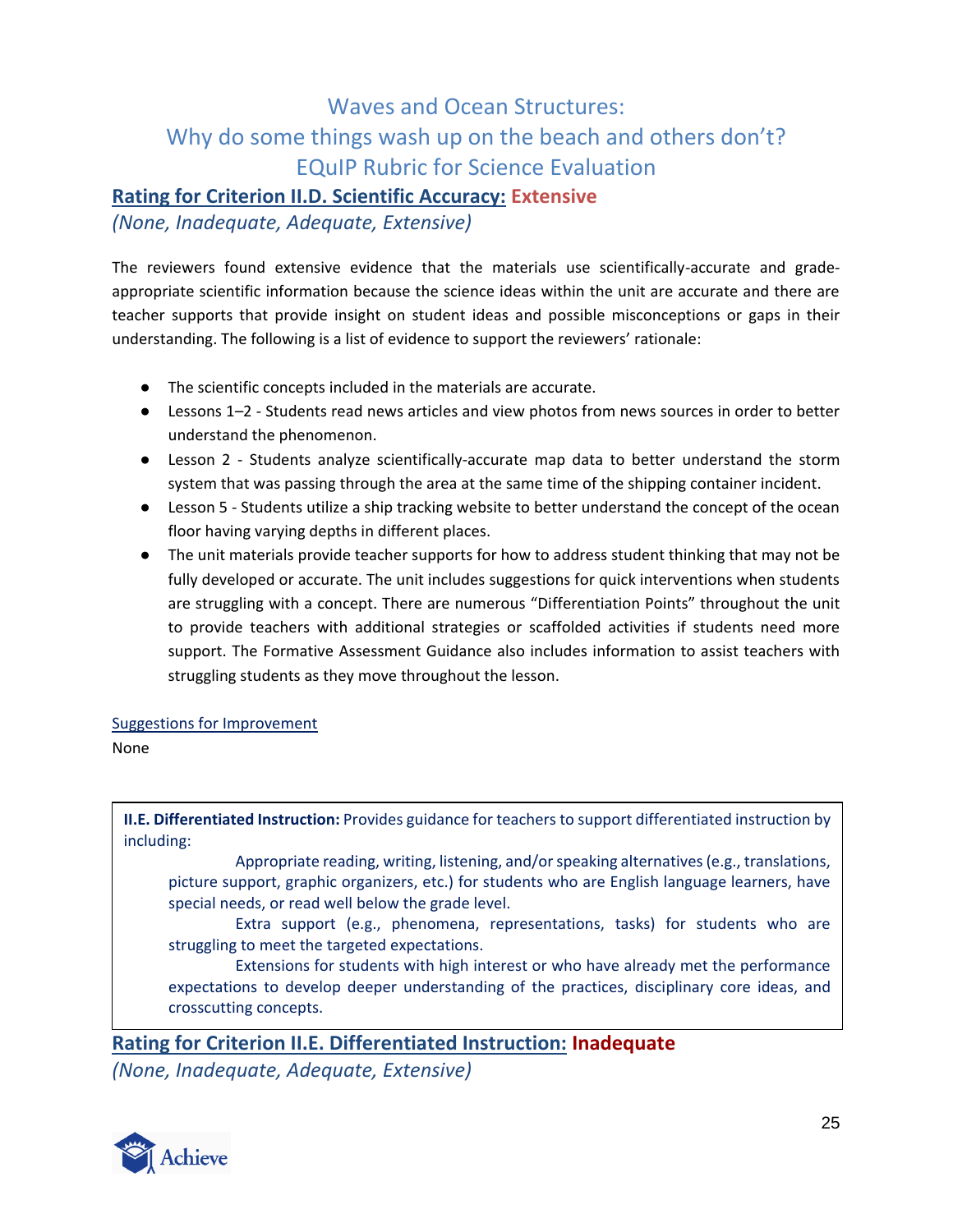The reviewers found adequate evidence that the materials provide guidance for teachers to support differentiated instruction because, although the unit provides extensive differentiation strategies for English Learners, the unit materials do not provide adequate differentiation opportunities for highinterest students and students who have already met the performance expectations. There is also a lack of clearly-defined support for students with special needs or those that read well below grade level.

- Lessons 1*–*7 Formative Assessment Guidance is located in each lesson. This gives teachers varying ways to approach each objective for the lesson in order to assist struggling students.
- Lesson 2 The Additional Guidance section on the sidebar gives teachers insight as to how they can shift the lesson to guide the students through the content. It says, "If there are questions or suggestions that you know are not priorities for this lesson or the near future, it's okay to "steer" the conversation by asking, "What do we need to know before that?" or "Is there something else we should investigate first?'"
- Lesson 2 The Attending to Equity section assists teachers in ensuring all students are participating in the analysis of the news article in the lesson. It says, "Depending on your students' needs, you may choose to scaffold this work in one or more of the following ways: Work with a partner to read and / or annotate, Teacher reads text aloud and students annotate, Read together in a guided reading group."
- Lesson 3 Teacher support for students who are struggling with wavelength and amplitude is a suggestion to use a piece of string or yarn and have students physically manipulate the string to enhance the discussion of the vocabulary. This type of extra support, though, is primarily provided by handouts and prepared tables and charts. There are not opportunities for multiple means of representation, action, expression, and engagement (examples might include: online simulations, videos and animations with video captioning, speech to text options, choice of related reading material, songs) for ALL students and ALL teachers.
- Lesson 4 Teachers are given suggestions through the Alternative Activities section to help students differentiate during the wave bin lesson. It says, "Students may suggest wanting to include an object to represent the shipping container instead, such as a small plastic toy brick."
- Lesson 6 The Formative Assessment Guidance section of the lesson offers suggestions for teachers on addressing struggling learners. It says, "If students are struggling to make and record accurate observations of their investigations, you could again take photos or videos of the wave bin action as suggested in earlier lessons - being able to pause the motion should allow students to draw and describe more clearly what they see. They could go so far as to trace the line of the water's surface on the photo or paused video if that helps them see the shape of the wave and location of the bag. If students' work seems incomplete or sloppy, you may choose to pull together anyone who's struggling to work carefully and debrief why scientists need to record their data accurately."

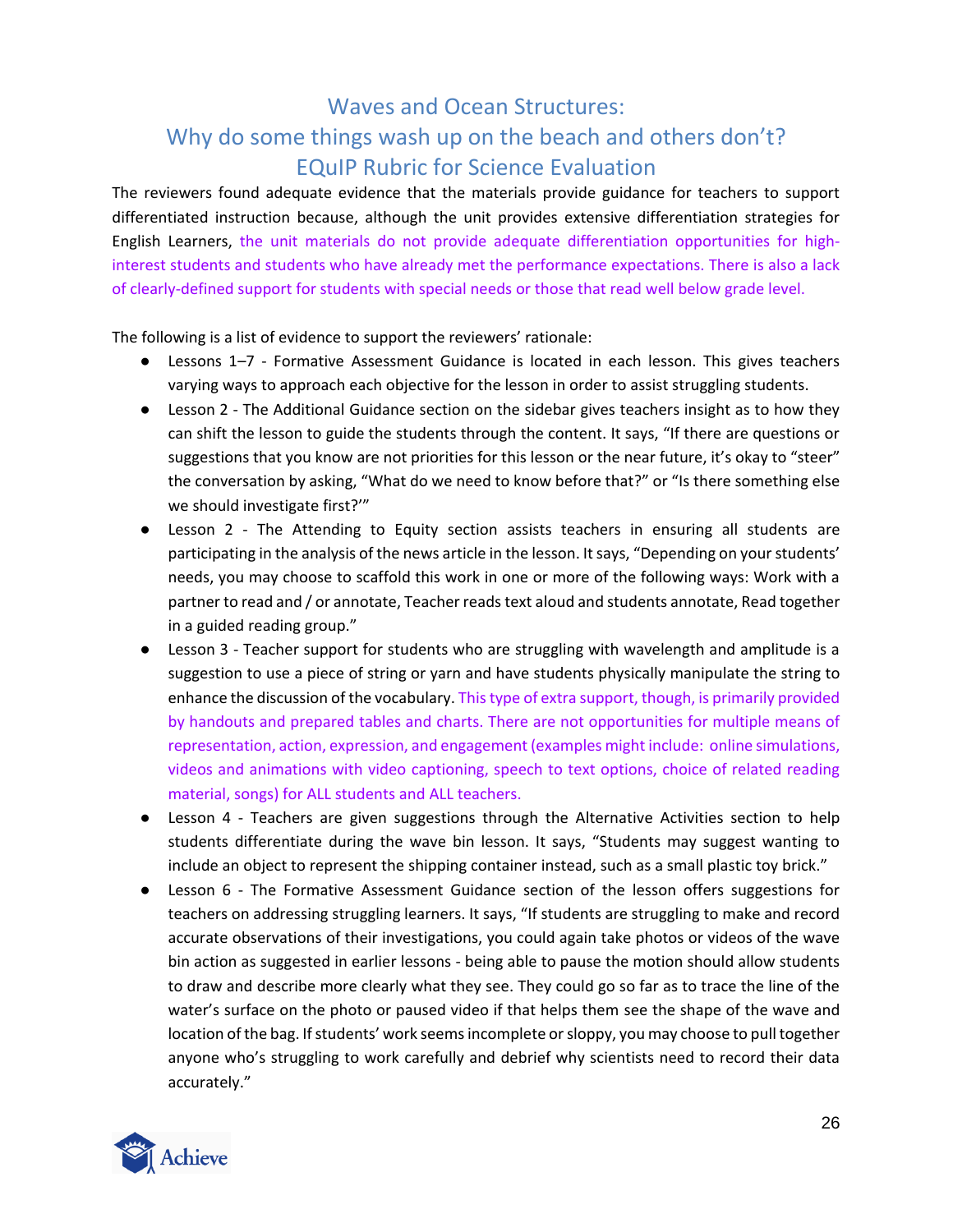### Suggestions for Improvement

- Including differentiation strategies and activities for learners above and below grade level throughout each learning cycle would strengthen this unit.
- Consider providing opportunities for multiple means of representation, action, and expression. Simulations, videos, and animations would assist students in better understanding the phenomenon.
- Consider including clearly-defined support for students with special needs (text to speech, teacher assisted modeling activities).

**II.F. Teacher Support for Unit Coherence:** Supports teachers in facilitating coherent student learning experiences over time by:

Providing strategies for linking student engagement across lessons (e.g. cultivating new student questions at the end of a lesson in a way that leads to future lessons, helping students connect related problems and phenomena across lessons, etc.).

Providing strategies for ensuring student sense-making and/or problem-solving is linked to learning in all three dimensions.

# **Rating for Criterion II.F. Teacher Support for Unit Coherence: Extensive**

*(None, Inadequate, Adequate, Extensive)*

The reviewers found extensive evidence that the materials support teachers in facilitating coherent student learning experiences over time. Students have an opportunity to engage in asking questions about phenomena that they feel they need to address in upcoming lessons, and there is a focus on future investigations answering these student-generated questions. All students are engaged with a phenomenon that is meaningful and relevant; has supports for all students; and that can be explained through the application of targeted grade-appropriate SEPs, CCCs, and DCIs as the central component of learning.

- Students make progress towards elements of each dimension within each learning set and supports are provided for teachers to help identify the learning expectations for each activity.
- Numerous strategies are provided to teachers to ensure sense-making is connected to all three dimensions throughout the unit.
- Teachers are given suggestions for students who have questions that do not fit into the flow of this unit. Suggestions for how to deal with these student questions are given as guidance for the teacher.

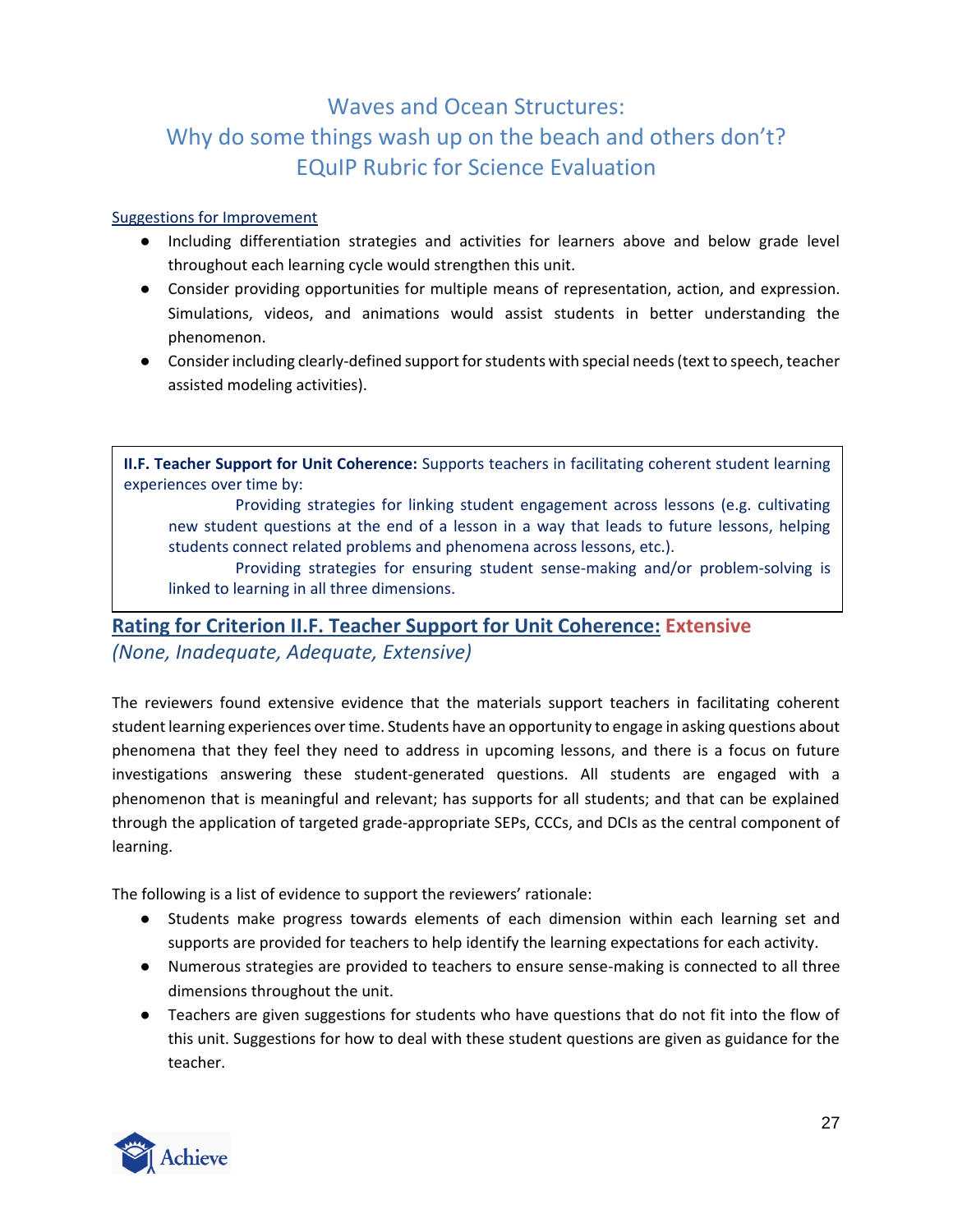● Students figure out what the next question is to pursue by utilizing a driving question board and revisiting their questions frequently throughout the unit. Multiple supports are provided to assist teachers with the driving question board routine.

# Suggestions for Improvement

None

**II.G. Scaffolded differentiation over time:** Provides supports to help students engage in the practices as needed and gradually adjusts supports over time so that students are increasingly responsible for making sense of phenomena and/or designing solutions to problems.

### **Rating for Criterion II.G. Scaffolded Differentiation Over Time: Adequate** *(None, Inadequate, Adequate, Extensive)*

The reviewers found adequate evidence that the materials support teachers in helping students engage in the practices as needed and gradually adjusts supports over time because the unit materials provide specific guidance targeting diverse learners in order to use the SEPs and make sense of phenomena. Students build an understanding of and proficiency in the SEPs over time through a variety of student approaches over the course of the unit. The following is a list of evidence to support the reviewers' rationale:

### **Developing and Using Models**

- Lesson 1, page 8 Students create initial models to show what they think happened between the cargo ship and the beach. The teacher is directed to either introduce or review modeling depending on students' prior experience with this SEP. Students revise their models throughout the next 5 lessons. For students who have not had experience with Developing and Using Models in K-2, The Supporting Students in Developing and Using Models section gives teachers insight as to how they can support students in creating their own model of the phenomenon. It states, "Depending on your students' experiences from this year, take more or less time to introduce or review modeling. Explain or remind them that models can involve objects, but for today we will use drawing. Since our priority is getting our thoughts onto paper, we want to work carefully and neatly, using clear sketches or diagrams rather than beautiful artwork. The hope is that if students don't label their models at first, they will realize the need for labels as this lesson goes on. "
- Lesson 3, page 8 The Supporting Students in Developing and Using Models section builds upon the models drawn in Lessons 1*–*2 by giving teachers more support for students who are struggling with representing their understanding of the phenomenon through the model. It says, "Students sometimes struggle to draw an abstract representation of waves that shows the differences in wavelength and amplitude they're able to create with the paddle. While you're circulating during

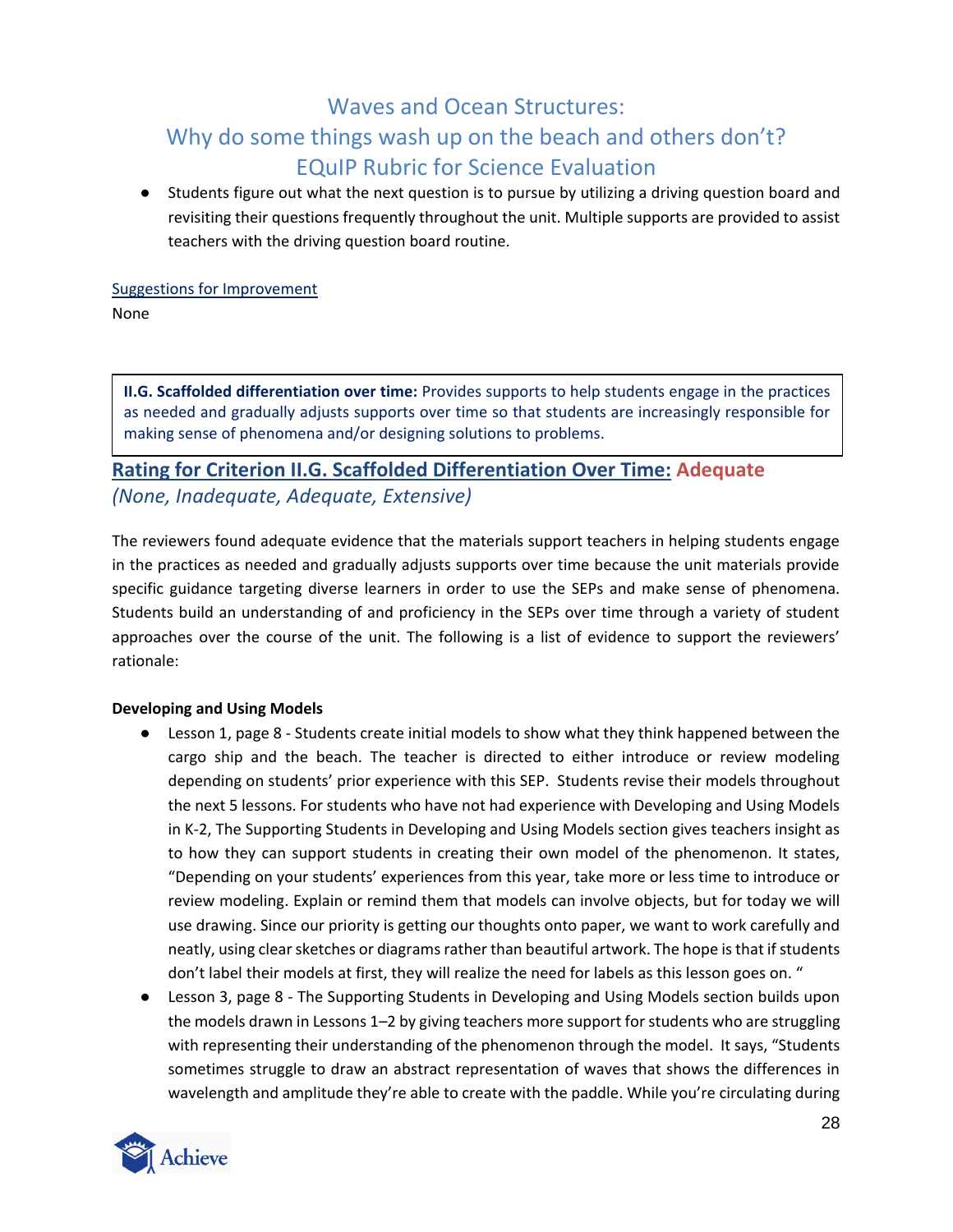the investigation, if you notice that a student's wave drawings all look the same throughout the page, you may need to help that student move to see the side of the bin and more carefully observe how the waves change as a groupmate moves the paddle differently. If needed, use a digital device to take several photos or a video you can pause to see how the waves look different. Ask the student to describe how tall the waves are compared to the top of the bin, or if you can see only one wave on the screen at a time or several. Specific questions about how the waves look different should help the student better illustrate those differences in his or her drawings".

● Lesson 6, page 11 - Students are reminded about the class consensus model to revisit their understandings of the phenomenon. Supporting Students in Developing and Using Models section states, "The NGSS ask students at this age to collaboratively develop and revise a model based on evidence that shows the relationships among variables. We want the students to try on their own but also want to encourage them to use the ideas we developed in the consensus model over multiple lessons".

### **Planning and Carrying Out Investigations**

- Lessons 2*–*3 Students are encouraged to choose a question they would like to explore from the Driving Questions Board. Students are given time to brainstorm ways they could investigate waves in the classroom. They discuss what materials are needed, jobs, trial numbers and ways to record their data. While the experiment variables were discussed (the height of the water, the amount of force needed to use the paddle) there wasn't a direct classification of what parts of the experiment were controlled.
- Lesson 3, page 8 Students conduct their first wave bin investigation in order to figure out what motions cause waves to happen. The Supporting Students in Planning and Carrying out Investigations states, "Asking students to consider what didn't work well last time and how they hope to change it this time will help them evaluate their tools and methods in order to design an investigation that gets them the data they need".
- Lesson 4 Students review the previous lesson on how to make different waves and then focus on planning an investigation where they must move an object making different waves. Students are reminded of ways to conduct fair tests, any tips from the previous lessons and proper group expectations.

### Suggestions for Improvement

● More direct and explicit support for students building and progressing with elements of the SEPs of **Developing and Using Models** and **Planning and Carrying Out Investigations** would strengthen the scaffolding. The Supporting Student sections of the teacher's guide could better help teachers gradual release of scaffolds to give students increased responsibility for these SEPS. Using a variety of approaches to assist students in developing their understanding of the SEP elements will strengthen the unit.

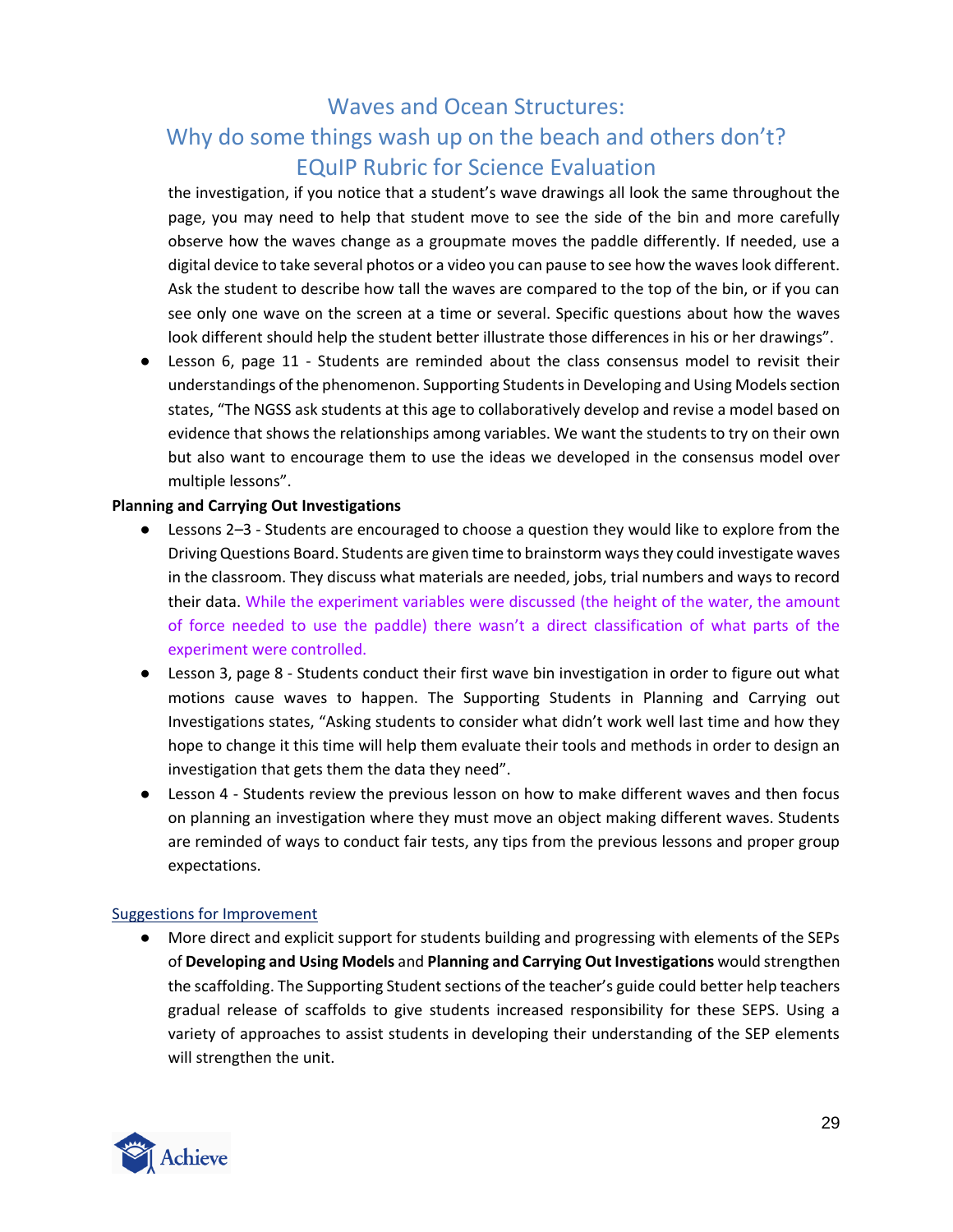### **Overall Category II Score (0, 1, 2, 3): 2**

**Unit Scoring Guide – Category II**

#### **Criteria A‐G:**

- **3:** At least adequate evidence for all criteria in the category; extensive evidence for at least two criteria
- **2:** Some evidence for all criteria in the category and adequate evidence for at least five criteria, including A
- **1:** Adequate evidence for at least three criteria in the category
- **0:** Adequate evidence for no more than two criteria in the category

# **Category III. Monitoring NGSS Student Progress**

#### Score: 3

#### **Criteria A***–***F:**

- *3: At least adequate evidence for all criteria in the category; extensive evidence for at least one criterion*
- *2: Some evidence for all criteria in the category and adequate evidence for at least five criteria, including A*
- *1: Adequate evidence for at least three criteria in the category*
- *0: Adequate evidence for no more than two criteria in the category*

**III.A. Monitoring 3D student performances:** Elicits direct, observable evidence of three-dimensional learning; students are using practices with core ideas and crosscutting concepts to make sense of phenomena and/or to design solutions.

### **Rating for Criterion III.A. Monitoring 3D Student Performances: Extensive** *(None, Inadequate, Adequate, Extensive)*

The reviewers found extensive evidence that the materials elicit direct, observable evidence of students using practices with core ideas and crosscutting concepts to make sense of phenomena because tasks are driven by engaging phenomena that are designed to elicit rich, three-dimensional student performances.

- The lessons involve phenomena and are engaging through varied activities.
- The scenarios require three-dimensional performances to address the learning expectations.
- Each of the three dimensions is routinely used in service of sense-making. Two examples of this are: Lesson 4 - Students are planning and carrying out an investigation collaboratively using fair tests in which variables are controlled and the number of trials are considered (SEP) to determine how changing the amplitude or wavelength (DCI) of water waves produced affects (CCC) the motion of an object floating on the surface as the waves pass underneath it (DCI). Lesson 6 - Students modify their wave tubs to be more like the structure of the ocean floor near the beach (DCI). They conduct an investigation (SEP) to see how this change to the floor affects (CCC) structure of water waves passing over it, and how those waves affect the motion of objects floating on the surface of the water (DCI).

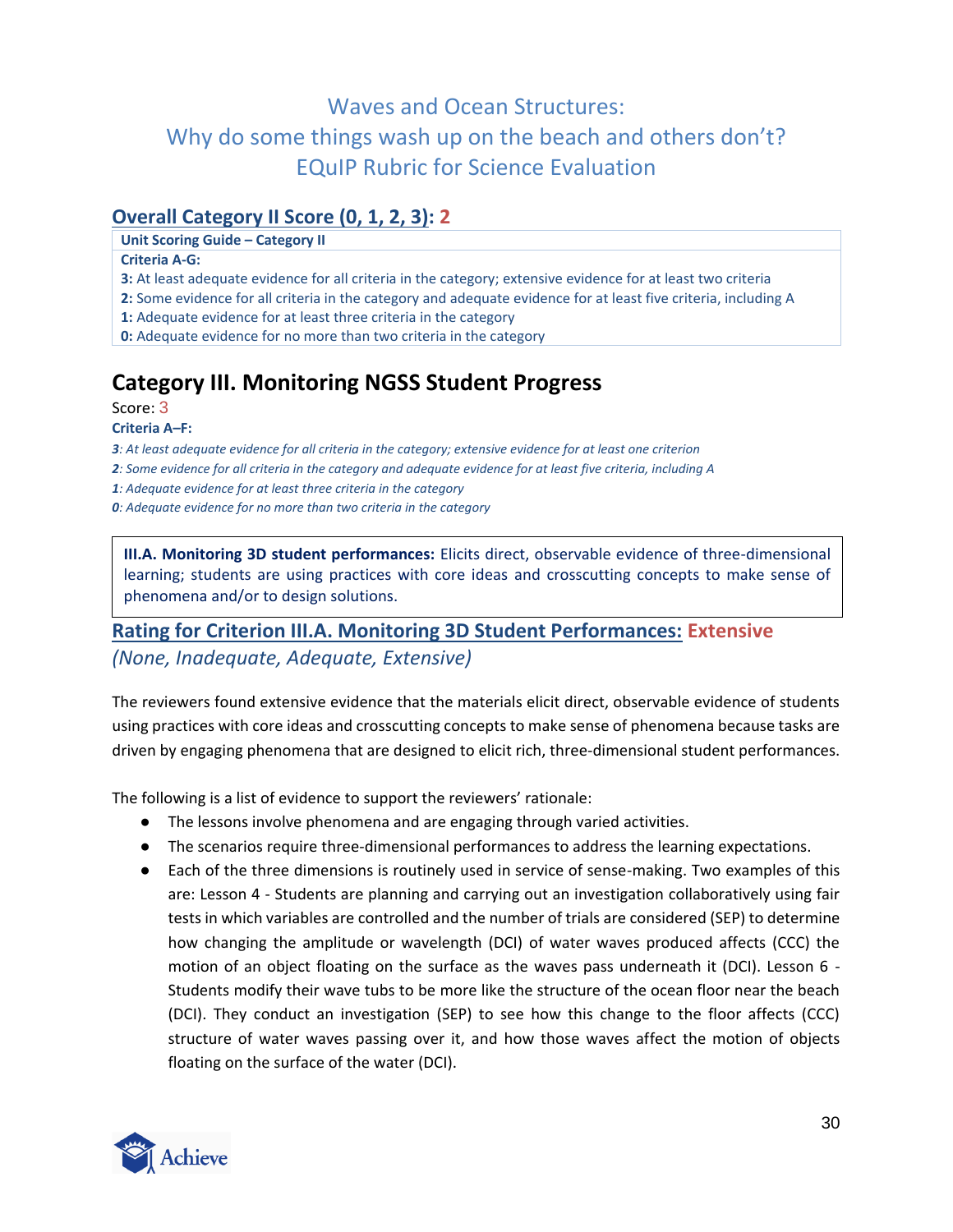# Why do some things wash up on the beach and others don't? EQuIP Rubric for Science Evaluation

- There are multiple opportunities for students to visibly demonstrate their understanding and ability to use grade-appropriate elements of the SEPs.
- Students use the CCCs to make sense of the phenomenon and there are multiple opportunities for students to visibly demonstrate their understanding and ability to use grade-appropriate elements of these concepts.
- Grade-appropriate DCI elements are required in student sense-making and there are multiple and varied opportunities for students to visibly demonstrate their understanding and ability to use grade-appropriate elements of these core ideas.
- Tasks routinely integrate the three dimensions in varied ways. The Final Performance Task has students showing their learning in all three dimensions as they develop and represent their model and a written explanation of the phenomenon.

### Suggestions for Improvement

- Adding more, and varied, methods of monitoring students' performance in the Progress Tracker would strengthen the unit. Students currently utilize the same modeling activity after each learning cycle, and they therefore might benefit from more variety and student choice.
- Teacher support for including all students in class discussions and consensus building might include opportunities for non-verbal or language learners to better engage in this important part of the overall learning and sense-making around the phenomenon.

**III.B. Formative:** Embeds formative assessment processes throughout that evaluate student learning to inform instruction.

### **Rating for Criterion III.B. Formative: Extensive** *(None, Inadequate, Adequate, Extensive)*

The reviewers found extensive evidence that the materials embed formative assessment processes throughout that evaluate student learning and inform instruction because the unit materials include frequent opportunities for formative assessment in each learning set. The materials spell out the concepts students should be able to explain before moving to the next lesson.

- Lessons 1*–*7 Formative Assessment Guidance is located in each lesson. This gives teachers varying ways to approach each objective for the lesson in order to assist struggling students and ways to evaluate student learning to inform instruction.
- Students are asked to participate in class consensus discussions, which are identified in the unit as great opportunities to gain insight into student thinking.

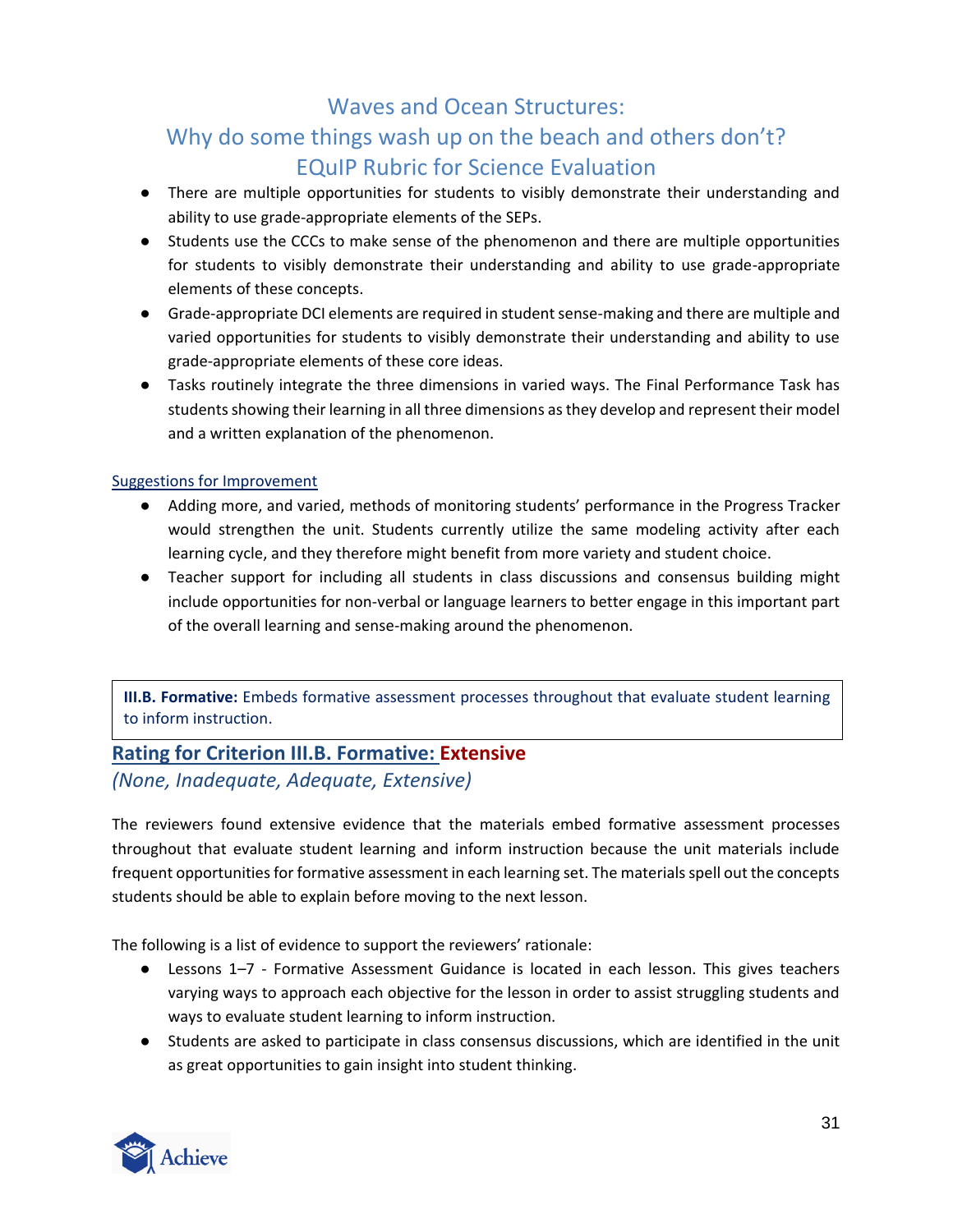# Why do some things wash up on the beach and others don't? EQuIP Rubric for Science Evaluation

- The Progress Tracker is completed by students after each lesson and is cited as an opportunity for the teacher to make decisions regarding next steps based on students' understanding.
- On the Resource Landing page, the link for Unit Assessments contains multiple documents that can be used for assessments. The Assessment Opportunities page lists each lesson and examples of embedded pretest opportunities (Pages 1 and 4) as well as summative assessment opportunities (Page 13).
- There are also opportunities for Pre- and Post-tests in the Assessment Opportunities (Page 4) for this unit. The formal pre-assessment before Lesson 1 is listed as optional, as it may undermine the sense of mystery and wonder students form with the Driving Question Board.
- Entrance and Exit Ticket examples are also given (Page 12).

### Suggestions for Improvement

● Including formative assessments in multiple modalities might be useful in allowing all students access to showing their thinking and understanding.

**III.C. Scoring guidance:** Includes aligned rubrics and scoring guidelines that provide guidance for interpreting student performance along the three dimensions to support teachers in (a) planning instruction and (b) providing ongoing feedback to students.

## **Rating for Criterion III.C. Scoring Guidance: Adequate**

### *(None, Inadequate, Adequate, Extensive)*

The reviewers found adequate evidence that the materials include aligned rubrics and scoring guidelines that help the teacher interpret student performance for the three dimensions. The reviewers found that guidance is provided for teachers to interpret student progress, in relation to both the instructional materials as well as the targeted standards/dimensions/parts of dimensions and learning performances; however, explicit support for all three dimensions is not clearly stated for the summative assessment.

- An assessment outline for each of the three dimensions is provided in the front matter of each lesson in the form of color coding indicating which SEP, DCI, and CCC elements are addressed in the objectives that are the focus of that lesson.
- A Final Explanatory Model rubric and exemplary student work are provided for student models for multiple lessons.
- The summative assessment at the end of the unit includes a detailed set of rubrics to help teachers evaluate student learning. At each level of the rubric, specific examples of student thinking are included; however, the reviewers felt the summative assessment rubric could be improved by more explicit guidance for incorporating the CCCs and SEPs.

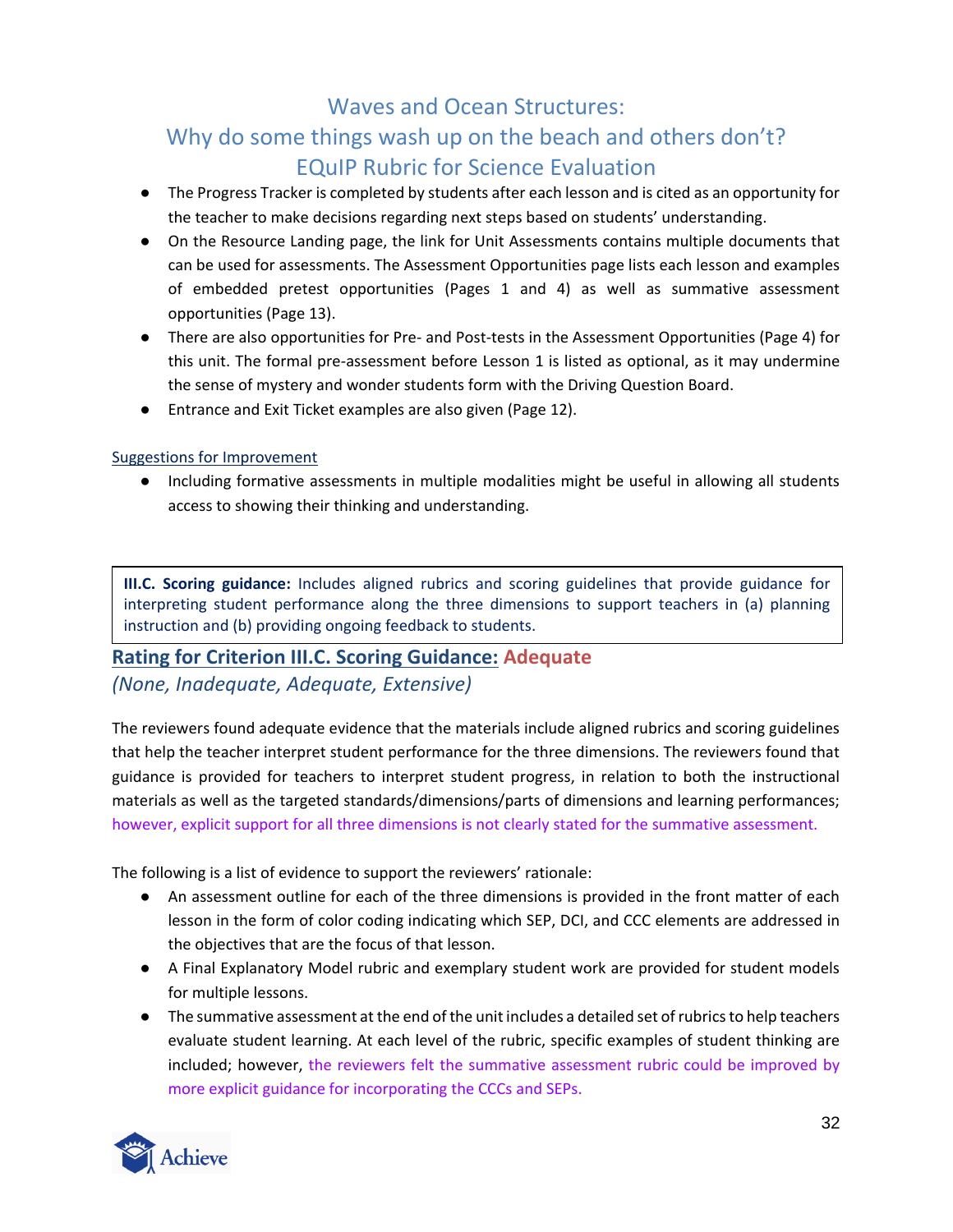● There are multiple instances where students receive feedback from peers and revise models; and teacher feedback is given to build the class consensus model and as a result, students add to their Progress Tracker to elaborate on their understanding of the phenomenon.

#### Suggestions for Improvement

- Ensure that all three dimensions are equally included in the scoring rubrics.
- To increase the reliability of the scoring rubric for the summative assessment, the rubric could include more specific language about how the student should be using an element of the SEP of Modeling and an element of the CCC of Patterns to explain the phenomenon.
- It would be helpful to include a range of student responses and interpretation guidance needs for the summative assessment.

**III.D. Unbiased tasks/items:** Assesses student proficiency using methods, vocabulary, representations, and examples that are accessible and unbiased for all students.

### **Rating for Criterion III.D. Unbiased Task/Items: Adequate** *(None, Inadequate, Adequate, Extensive)*

The reviewers found adequate evidence that the materials assess student proficiency using accessible and unbiased methods, vocabulary, representations, and examples. Vocabulary (science and non-science) is grade level appropriate and the amount of text in tasks and items is grade appropriate. Representations or scenarios are culturally neutral or supports teachers to be aware of the limitations of the scenario for reaching all students and provide potential scaffolds to make sure that students have the background they need to be successful with the task**.** Tasks and items provide a variety of ways for students to convey their answers (e.g., talking about their learning; creating visual representations, writing both short and more complex answers, etc.).

- Lessons 1*–*7 Formative Assessment Guidance provides teachers multiple ways to attend to equity and give students the opportunity to represent their understanding of the objectives. For example, in Lesson 1 it states, "If students' individual models do not attempt to describe the phenomena or possible causes, consider printing the slide images for them to refer to when thinking about how this could happen. If they're having trouble visualizing the ocean and beach situation, ask them to consider videos, TV shows, or movies they may have seen that feature a shoreline."
- Lesson 3 Teachers are given tips on how to Attend for Equity (page 11) when discussing science concepts using vocabulary. It states, "Discuss science concepts using everyday language at first. Students are more likely to participate in the investigation and discussion when they encounter it

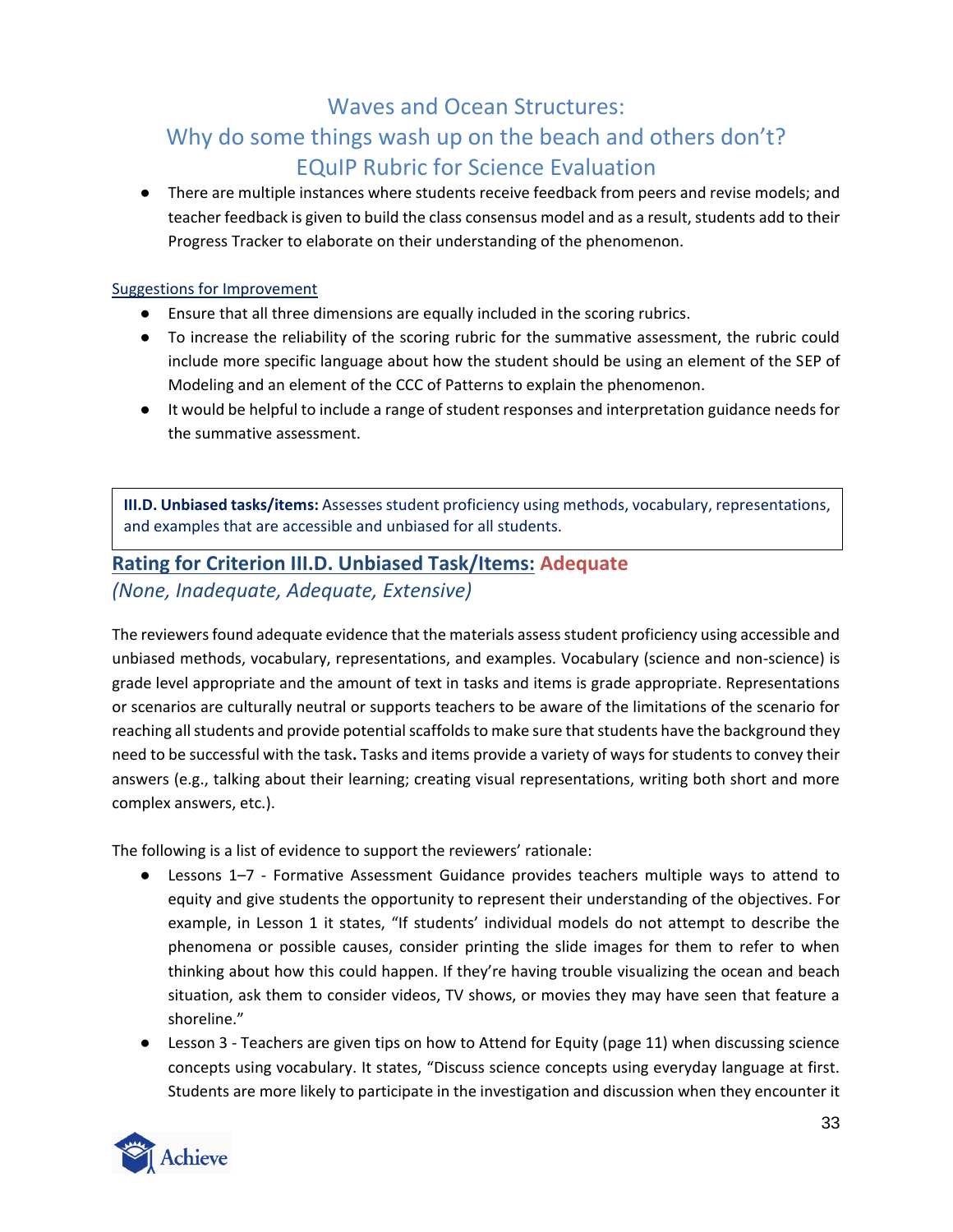# Why do some things wash up on the beach and others don't? EQuIP Rubric for Science Evaluation

with everyday language. Then, after everyone has shared the experience of that concept, you can name it with science terminology, when they all have more schema to connect with this new word so they can truly understand it." Reviewers felt this was a missed opportunity for students to make connections to their lives beyond the classroom.

● Lesson 5 - Teachers are given assistance on how to help students better understand the shape of the ocean floor. The Formative Assessment Guidance states, "If some students are struggling to describe or picture the shape of the ocean floor as it changes in elevation toward the coastline, see if they can connect to other similar situations: the gentle rise of a hill or road over a bridge / expressway entrance ramp, or the zero-depth entry to a wave pool (an image is provided in the lesson materials). Help them imagine filling the pool or the road with water - it would be deeper where the slope is lower and shallower toward the "top." Have them identify where the "beach" would be in these alternate examples." However, this could be a missed opportunity to provide students with a choice of performance tasks across multiple modalities.

#### Suggestions for Improvement

● The reviewers recommend including at least one significant task that provides students with a choice of responses across multiple modalities.

**III.E. Coherent Assessment system:** Includes pre-, formative, summative, and self-assessment measures that assess three-dimensional learning.

### **Rating for Criterion III.E. Coherent Assessment System: Adequate** *(None, Inadequate, Adequate, Extensive)*

The reviewers found adequate evidence that the materials include pre-, formative, summative, and selfassessment measures that assess three-dimensional learning because multiple forms of assessment opportunities are used in a variety of ways to apply elements of the three dimensions. However, a threedimensional assessment rationale for teachers is not included and not all the assessment tasks balance the three dimensions.

- Lessons 1*–*7 The Formative Assessment Guidance is located in each lesson. This gives teachers varying ways to approach each objective for the lesson in order to assist struggling students and ways to evaluate student learning to inform instruction. However, clear evidence of how these objectives are quantified is missing.
- The Progress Tracker is completed by students after each lesson and is cited as an opportunity for the teacher to make decisions regarding next steps based on students' current understanding.

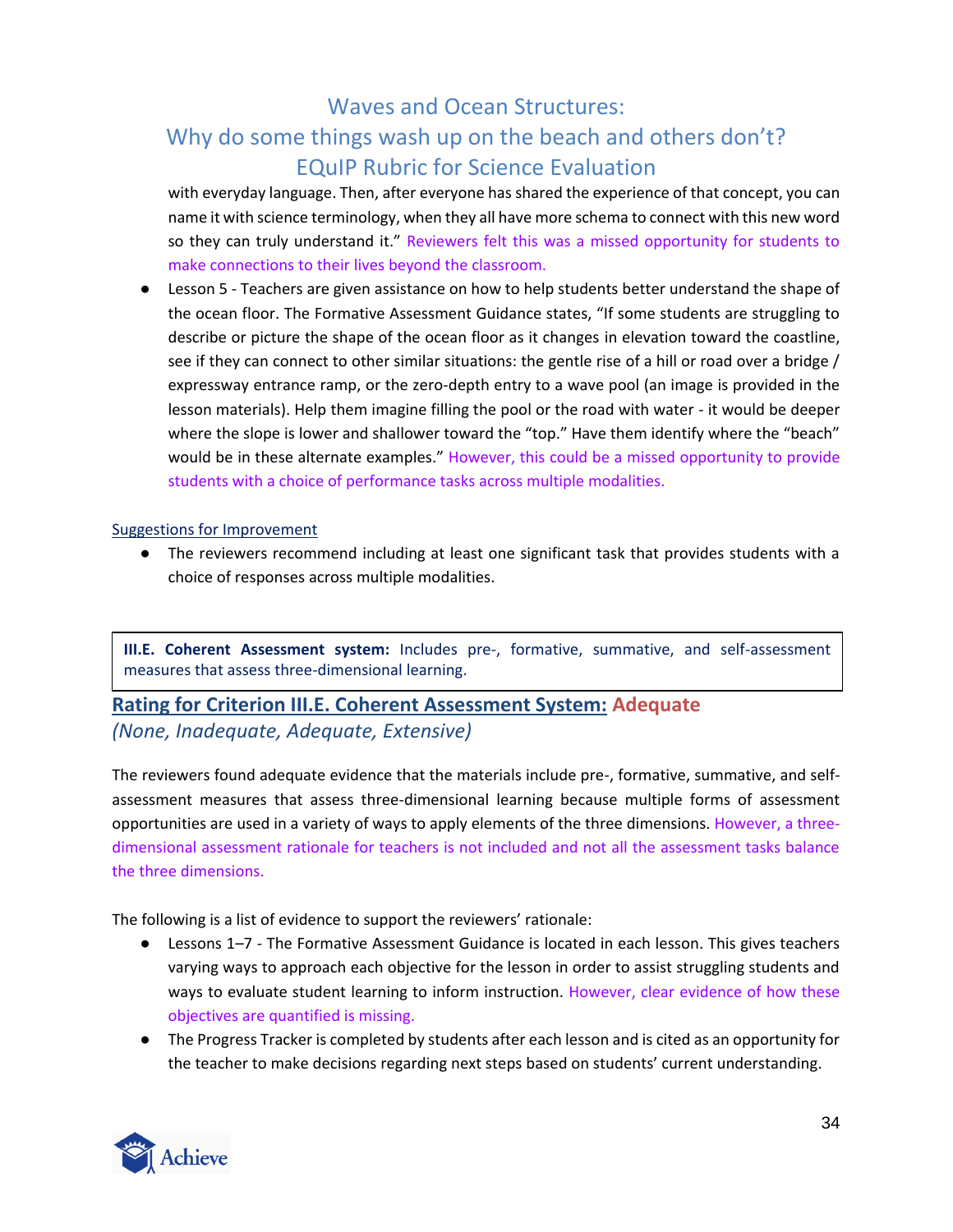- On the Resource Landing page, the link for Unit Assessments contains multiple documents that can be used for assessments. The Assessment Opportunities page lists each lesson and examples of embedded pretest opportunities (Pages 1 and 4) as well as summative assessment opportunities (Page 13).
- There are also opportunities for Pre- and Post-tests on the Assessment Opportunities (Page 4) section. It states, "An optional Pre-Post Growth Based Assessment (Version A) is available for this unit. (For after the unit, Version B not exactly mirrored, but is very similar so your students can show the learning they've done.)" However, many of these assessments are focused only on students' understanding of the DCI.
- Assessments focused on student understanding of the CCCs and SEPs are loosely found in Lessons 6*–*7.

### Suggestions for Improvement

- Rubrics to assist teachers in the Formative Assessment Guidance would be helpful for teachers to better understand how to quantify the students' understanding of the concepts.
- Assessments featuring all three dimensions would be helpful for teachers to better understand students' progression in synthesizing the performance expectations throughout the unit.

**III.F. Opportunity to learn:** Provides multiple opportunities for students to demonstrate performance of practices connected with their understanding of disciplinary core ideas and crosscutting concepts and receive feedback

### **Rating for Criterion III.F. Opportunity to learn: Extensive** *(None, Inadequate, Adequate, Extensive)*

The reviewers found extensive evidence that the materials provide multiple opportunities for students to demonstrate performance of practices connected with their understanding of core ideas and crosscutting concepts. Included in the unit are multiple, linked student performances that provide students with several opportunities to demonstrate understanding. Students utilize multi-modal feedback across a series of student performances to demonstrate new thinking based on peer and teacher feedback and personal reflection.

- Classroom discourse focuses on explicitly expressing and clarifying student reasoning. Students have multiple opportunities to share their reasoning during engage lessons when beginning to understand the data or phenomenon they are investigating.
- Students participate in building understanding discussions during every collaborative investigation in each learning set. Students participate in an interactive discussion where

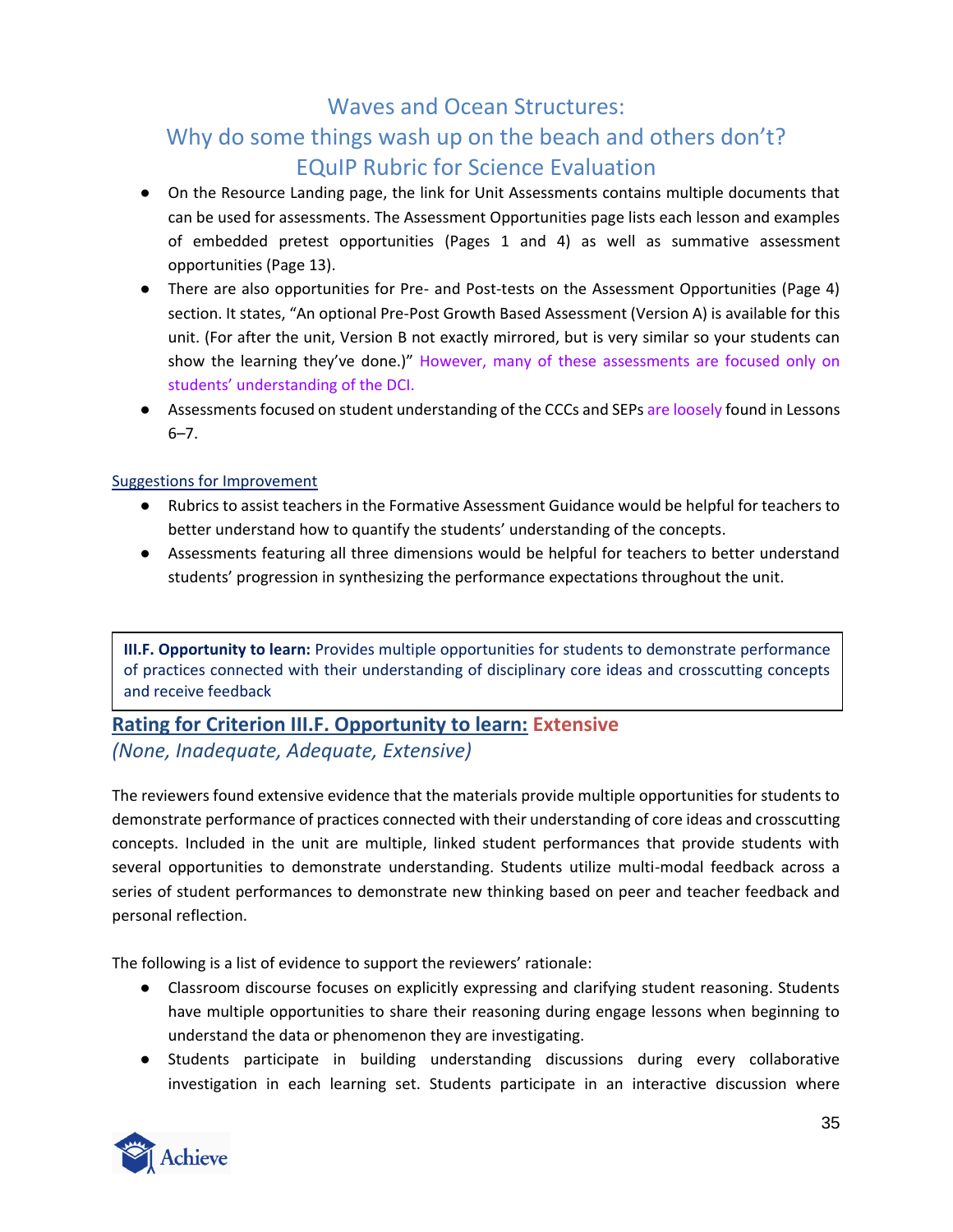# Why do some things wash up on the beach and others don't? EQuIP Rubric for Science Evaluation

consensus is achieved through structured conversations focused on justifying their understandings and explanations.

- Students are required to elaborate and revise their initial thoughts throughout the unit on the Progress Tracker. Multiple modes of feedback are provided. Questions are provided for the teacher to help elicit student ideas.
- Students participate in multiple group learning routines (Class Consensus Discussions, etc.), which focus on sharing student ideas with one another. Students are provided with feedback in multiple ways including written and oral feedback from the teacher, from other students, model revisions with partners, and peer comments during gallery walks.

### Suggestions for Improvement

- Consider providing suggestions for how students can use technology as a way to showcase their understanding of the phenomenon.
- Although assessments are three dimensional, consider adjusting the measurement of the three dimensions proportionally to match up with the learning goals.

### **Overall Category III Score (0, 1, 2, 3): 3**

#### **Unit Scoring Guide – Category III**

#### **Criteria A***–***F:**

**3**: At least adequate evidence for all criteria in the category; extensive evidence for at least one criterion

**2**: Some evidence for all criteria in the category and adequate evidence for at least five criteria, including A

**1**: Adequate evidence for at least three criteria in the category

<span id="page-35-0"></span>**0**: Adequate evidence for no more than two criteria in the category

## **Overall Score**

**Category I: NGSS 3D Design Score (0, 1, 2, 3): 3 Category II: NGSS Instructional Supports Score (0, 1, 2, 3): 2 Category III: Monitoring NGSS Student Progress Score (0, 1, 2, 3): 3 Total Score: 8 Overall Score (E, E/I, R, N): E**

#### **Scoring Guides for Each Category**

#### **Unit Scoring Guide**

**Category I (Criteria A***–***F):**

**3:** At least adequate evidence for all of the unit criteria in the category; extensive evidence for criteria A–C

**2:** At least some evidence for all unit criteria in Category I (A–F); adequate evidence for criteria A–C

**1:** Adequate evidence for some criteria in Category I, but inadequate/no evidence for at least one criterion A–C

**0:** Inadequate (or no) evidence to meet any criteria in Category I (A–F)

**Category II (Criteria A‐G):**